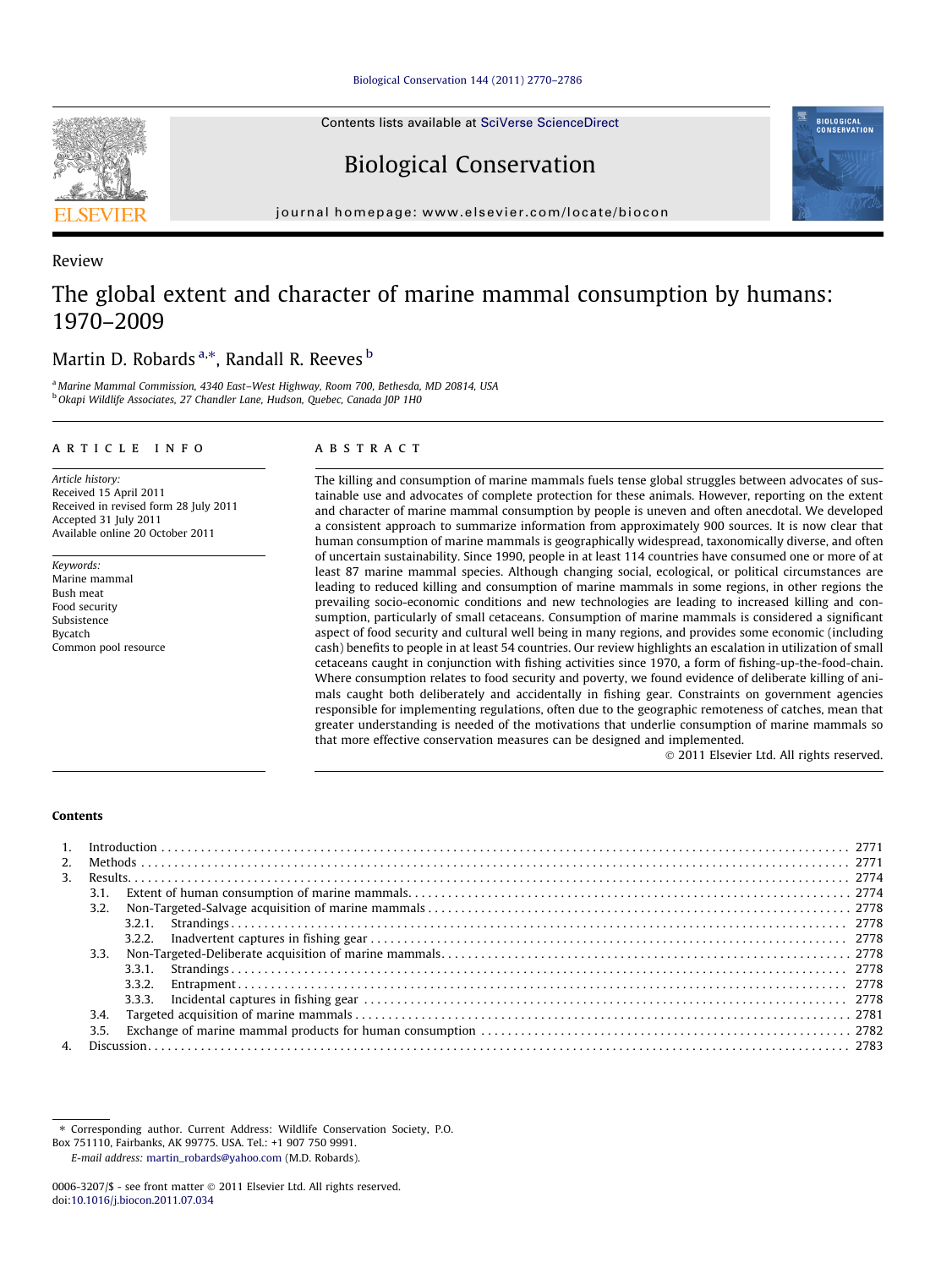#### 1. Introduction

Despite a long history of human consumption of marine mammals, the last three decades have seen the practice develop into a tense global struggle between advocates of sustainable use and those seeking the complete protection of marine mammals ([Wen](#page-16-0)[zel, 1991; Shoemaker, 2005; Lavigne, 2006](#page-16-0)). However, amidst persistent debates over the appropriate relationship between people and marine mammals, the actual extent and character of marine mammal consumption remain ambiguous. Furthermore, the issue of whether people should or should not kill and consume marine mammals is not merely an academic concern that revolves around the sensibilities and belief systems of people who dine out and attend conferences. In some settings, such as in much of the Arctic and in remote rural outposts of many island or continental states, the consumption of marine mammals can be a central element of food security, economic viability, and cultural continuity (e.g., [AHDR, 2004](#page-14-0); [Read, 2008\)](#page-15-0).

The hunting and consumption of wild mammals is common globally, and such exploitation is a major threat to many species ([Nasi et al., 2008; Schipper et al., 2008\)](#page-15-0). Broad reviews of terrestrial hunting of wild mammals for food have been conducted under various headings, but most notably 'bush meat.' For marine mammals, the directed hunting of large cetaceans that are considered to fall within the competence of the International Whaling Commission (all baleen whales and the sperm whale; [Table](#page-2-0) [1](#page-2-0)) is well described ([Clapham and Baker, 2009; Donovan,](#page-14-0) [2009](#page-14-0)); but large cetaceans constitute only a small fraction of the full diversity of marine mammal species (12% of species), many of which are hunted, netted, or trapped. The global extent and character of the acquisition of these other species of marine mammals for use as human food have received little synthesis, and consequently mention of these is often missing from reviews of wild animal usage. This prompted [Clapham and Van](#page-14-0) [Waerebeek \(2007\)](#page-14-0) to call for urgent implementation of research aimed at assessing the scope of what they termed the 'marine bush meat' problem.

Acquisition of marine mammals for food is not always deliberate (often termed 'directed'). Incidental catches of marine mammals in fishing gear (often referred to as 'bycatch') create opportunities for food procurement. Hundreds of thousands of small cetaceans [\(Ta](#page-2-0)[ble 1\)](#page-2-0) die in fishing gear around the world each year, and this gives some idea of the scale of the potential for converting bycatch into direct acquisition of food [\(Read, 2008\)](#page-15-0). Incentives for such conversion may be particularly prevalent in some developing regions where hunger and poverty are exacerbated by declining fish catches, which results in a growing gap between the supply and demand for food or income ([Brashares et al., 2004; Hall et al., 2010\)](#page-14-0). Weak management institutions in many of these regions [\(Barrett](#page-14-0) [et al., 2001](#page-14-0)) limit the ability of managers to monitor or respond to net-catches or to address underlying causes driving the killing and retention of captured marine mammals. Also, incentives to not report the capture of marine mammals may stem from managers or bureaucrats attempting to demonstrate on paper, if not in practice, that they are accomplishing their mandated goals. The transition to intentional capture or killing of marine mammals incidentally caught in fishing gear may be a logical adaptation by fishermen seeking new livelihood strategies that foster nutritional or economic security, but it has contributed to what [Read \(2008\)](#page-15-0) warns is a 'looming crisis' in marine mammal conservation.

Establishing if deliberate or incidental catches of marine mammals are cumulatively threatening their populations is problematic. Even in affluent countries with resources dedicated to the conservation of marine mammals, population status and trends are difficult to assess ([Taylor et al., 2007](#page-16-0)). Suggested solutions to the problem of assessment in the United States involve either substantially greater financial investment in surveys or different decision criteria for triggering management actions. Both approaches, however, are unrealistic in regions where funding is more limited and institutions are weaker than in the United States. An alternate approach would be to focus, at least initially, on understanding which groups of people are catching marine mammals, their motivations, and what species or stocks are being affected. This review summarizes what is known about the contemporary global extent and character of marine mammal acquisition for human consumption. We first develop a theoretically coherent way of distinguishing categories of acquisition based on the commons literature ([Ostrom et al., 1999](#page-15-0)), and then use this framework to describe practices in countries around the globe.

#### 2. Methods

[Mitchell \(1975a,b\)](#page-15-0) reviewed porpoise, dolphin, and small whale fisheries around the world, and [Brownell et al. \(1978\)](#page-14-0) reviewed global marine mammal catches between 1966 and 1975. We developed a database, and initially populated it with catch data from [Mitchell \(1975a,b\)](#page-15-0) and [Brownell et al. \(1978\)](#page-14-0) that pertained to the acquisition of products from marine mammals for human consumption since 1970. The choice of 1970 as a starting date for this study allowed us to seamlessly build on the Mitchell and Brownell et al. reviews.

We consulted approximately 900 sources of information, including reports from the International Whaling Commission, North Atlantic Marine Mammal Commission, national management agencies, and non-governmental organizations, the newsletter of the IUCN Sirenia Specialist Group (Sirenews), and personal communications from numerous researchers and managers. We identified academic sources by searching databases of the peer-reviewed literature and library catalogues (particularly of the Marine Mammal Commission, Smithsonian Institution, and International Whaling Commission). We used a 'snowball approach' – reviewing references identified in one source after another and contacting local experts as necessary to confirm ambiguous information and provide new leads. Only where we could be certain that the acquisition of marine mammal carcasses provided food for humans (i.e., the focus of this study) was it included. Other taking meant exclusively to obtain such products as animal feed, fishing bait, oil, furs, medicines, or aphrodisiacs, or to control or reduce the marine mammal population (without making use of the killed animals as food), was not included (see full list of sources in Supplementary materials, [Tables 1 and 2\)](#page-2-0).

For consistency, species names were adjusted as necessary to reflect the taxonomy recognized by the Society for Marine Mammalogy (SMM, 2009); and we considered countries as those places with a two-letter Federal Information Processing Standard (FIPS) 10-4 code which uniquely identifies countries, dependencies, and areas of special sovereignty. This provided a potential suite of 124 species [\(Table 1](#page-2-0)) and 194 independent states and over 60 dependencies or areas of special sovereignty.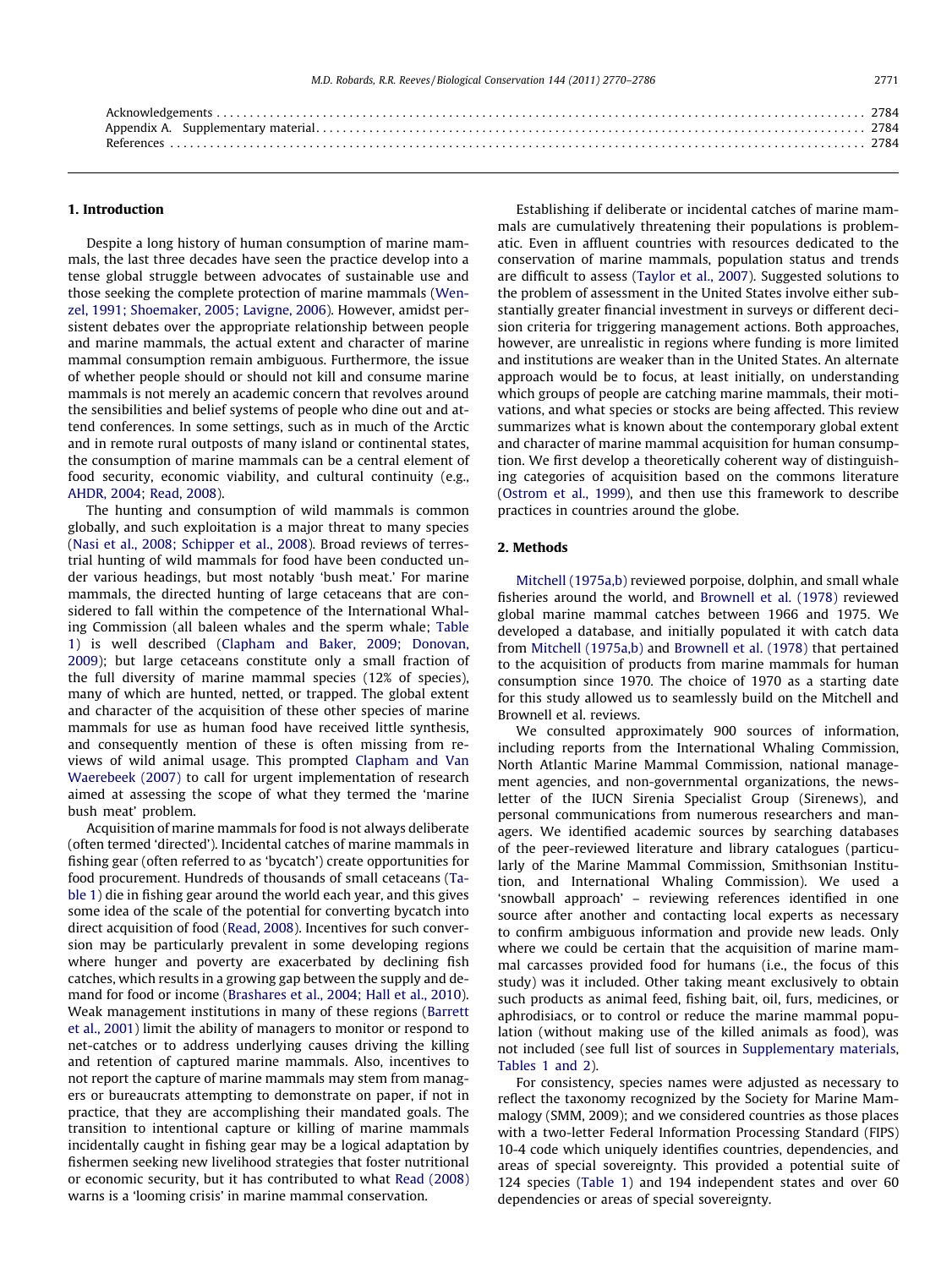# <span id="page-2-0"></span>Taxonomic groupings of marine mammals [\(SMM, 2009\)](#page-16-0), and if used for human consumption 1970–2009.

|                 |                 |                                                 |                                                  | Consumed <sup>a</sup>         |                             |  |
|-----------------|-----------------|-------------------------------------------------|--------------------------------------------------|-------------------------------|-----------------------------|--|
| Order           | Family          | Species <sup>b</sup>                            | Common name                                      | 1970-1989                     | 1990-2009                   |  |
| Carnivora       | Otariidae       | Arctocephalus pusillus                          | Cape fur seal                                    | X                             | X                           |  |
|                 |                 | Arctocephalus gazella                           | Antarctic fur seal                               | $\overline{\phantom{a}}$      | $\overline{\phantom{0}}$    |  |
|                 |                 | Arctocephalus tropicalis                        | Subantarctic fur seal<br>South American fur seal | $\equiv$<br>X                 | $\overline{a}$<br>X         |  |
|                 |                 | Arctocephalus australis<br>Arctophoca philippii | Juan Fernández fur seal                          | $\equiv$                      | $\overline{\phantom{a}}$    |  |
|                 |                 | Callorhinus ursinus                             | Northern fur seal                                | X                             | X                           |  |
|                 |                 | Zalophus californianus                          | California sea lion                              | X                             | X                           |  |
|                 |                 | Zalophus wollebaeki                             | Galápagos sea lion                               | $\overline{\phantom{a}}$      | $\overline{\phantom{0}}$    |  |
|                 |                 | Eumetopias jubatus                              | Steller sea lion                                 | X                             | X                           |  |
|                 |                 | Neophoca cinerea                                | Australian sea lion                              | $\overline{a}$                | $\equiv$                    |  |
|                 |                 | Phocarctos hookeri                              | New Zealand sea lion                             | $\overline{a}$                | $\equiv$                    |  |
|                 | Odobenidae      | Otaria byronia<br>Odobenus rosmarus             | South American sea lion<br>Walrus                | X<br>X                        | X<br>X                      |  |
|                 | Phocidae        | Erignathus barbatus                             | Bearded seal                                     | X                             | X                           |  |
|                 |                 | Phoca vitulina                                  | Harbor seal                                      | X                             | X                           |  |
|                 |                 | Phoca largha                                    | Spotted seal                                     | X                             | X                           |  |
|                 |                 | Pusa hispida                                    | Ringed seal                                      | X                             | X                           |  |
|                 |                 | Pusa caspica                                    | Caspian seal                                     | $\overline{a}$                | $\overline{a}$              |  |
|                 |                 | Pusa sibirica                                   | Baikal seal                                      | X                             | X                           |  |
|                 |                 | Halichoerus grypus                              | Gray seal                                        | X                             | X                           |  |
|                 |                 | Histriophoca fasciata                           | Ribbon seal                                      | X                             | X                           |  |
|                 |                 | Pagophilus groenlandicus                        | Harp seal                                        | X                             | X                           |  |
|                 |                 | Cystophora cristata                             | Hooded seal                                      | X                             | X                           |  |
|                 |                 | Monachus monachus                               | Mediterranean monk seal                          | $\overline{a}$                | $\equiv$                    |  |
|                 |                 | Monachus schauinslandi                          | Hawaiian monk seal                               |                               |                             |  |
|                 |                 | Mirounga leonina<br>Mirounga angustirostris     | Southern elephant seal<br>Northern elephant seal |                               |                             |  |
|                 |                 | Leptonychotes weddellii                         | Weddell seal                                     |                               |                             |  |
|                 |                 | Ommatophoca rossii                              | Ross seal                                        |                               |                             |  |
|                 |                 | Lobodon carcinophaga                            | Crabeater seal                                   | $\overline{a}$                | ÷                           |  |
|                 |                 | Hydrurga leptonyx                               | Leopard seal                                     | $\overline{\phantom{0}}$      | $\overline{a}$              |  |
|                 | Ursidae         | Ursus maritimus                                 | Polar bear                                       | X                             | X                           |  |
|                 | Mustelidae      | Enhydra lutris                                  | Sea otter                                        |                               | $\chi$                      |  |
|                 |                 | Lontra feline                                   | Marine otter                                     | $\overline{\phantom{0}}$      | $\overline{\phantom{0}}$    |  |
| Cetartiodactyla | Balaenidae      | Eubalaena glacialis                             | North Atlantic right whale                       | $\overline{\phantom{0}}$      | $\overline{\phantom{0}}$    |  |
| (Cetacea)       |                 | Eubalaena japonica                              | North Pacific right whale                        | x                             | $\chi$                      |  |
|                 |                 | Eubalaena australis                             | Southern right whale                             | X                             | $\overline{a}$              |  |
|                 |                 | Balaena mysticetus                              | Bowhead whale                                    | X                             | X                           |  |
|                 | Neobalaenidae   | Caperea marginata                               | Pygmy right whale                                | $\qquad \qquad -$             | $\chi$                      |  |
|                 | Eschrichtiidae  | Eschrichtius robustus                           | Gray whale                                       | X                             | X                           |  |
|                 | Balaenopteridae | Megaptera novaeangliae                          | Humpback whale                                   | X                             | X                           |  |
|                 |                 | Balaenoptera acutorostrata                      | Common minke whale                               | X                             | X                           |  |
|                 |                 | Balaenoptera bonaerensis                        | Antarctic minke whale                            | X                             | X                           |  |
|                 |                 | Balaenoptera edeni                              | Bryde's whale<br>Omura's whale                   | X                             | X<br>X                      |  |
|                 |                 | Balaenoptera omurai<br>Balaenoptera borealis    | Sei whale                                        | $\overline{\phantom{0}}$<br>X | X                           |  |
|                 |                 | Balaenoptera physalus                           | Fin whale                                        | X                             | X                           |  |
|                 |                 | Balaenoptera musculus                           | Blue whale                                       | X                             | ÷                           |  |
|                 | Physeteridae    | Physeter macrocephalus                          | Sperm whale                                      | X                             | X                           |  |
|                 | Kogiidae        | Kogia breviceps                                 | Pygmy sperm whale                                | X                             | X                           |  |
|                 |                 | Kogia sima                                      | Dwarf sperm whale                                | X                             | X                           |  |
|                 | Ziphiidae       | Ziphius cavirostris                             | Cuvier's beaked whale                            | X                             | X                           |  |
|                 |                 | Berardius arnuxii                               | Arnoux's beaked whale                            | $\qquad \qquad -$             | $\bar{ }$                   |  |
|                 |                 | Berardius bairdii                               | Baird's beaked whale                             | X                             | X                           |  |
|                 |                 | Tasmacetus shepherdi                            | Shepherd's beaked whale                          | $\overline{\phantom{a}}$      | $\overline{\phantom{a}}$    |  |
|                 |                 | Indopacetus pacificus                           | Longman's beaked whale                           | $\qquad \qquad -$             | $\qquad \qquad -$           |  |
|                 |                 | Hyperoodon ampullatus                           | Northern bottlenose whale                        | X                             | X                           |  |
|                 |                 | Hyperoodon planifrons                           | Southern bottlenose whale                        | X                             | X                           |  |
|                 |                 | Mesoplodon hectori<br>Mesoplodon mirus          | Hector's beaked whale<br>True's beaked whale     | $\qquad \qquad -$             | $\overline{\phantom{a}}$    |  |
|                 |                 | Mesoplodon europaeus                            | Gervais' beaked whale                            |                               | $\qquad \qquad -$<br>$\chi$ |  |
|                 |                 | Mesoplodon bidens                               | Sowerby's beaked whale                           |                               |                             |  |
|                 |                 | Mesoplodon grayi                                | Gray's beaked whale                              |                               | $\overline{a}$              |  |
|                 |                 | Mesoplodon perrini                              | Perrin's beaked whale                            | $\overline{\phantom{m}}$      | $\overline{\phantom{a}}$    |  |
|                 |                 | Mesoplodon peruvianus                           | Pygmy beaked whale                               | X                             | X                           |  |
|                 |                 | Mesoplodon bowdoini                             | Andrews' beaked whale                            |                               | $\qquad \qquad -$           |  |
|                 |                 | Mesoplodon traversii                            | Spade-toothed whale                              |                               | $\qquad \qquad -$           |  |
|                 |                 | Mesoplodon carlhubbsi                           | Hubbs' beaked whale                              |                               | $\chi$                      |  |
|                 |                 | Mesoplodon ginkgodens                           | Ginkgo-toothed beaked whale                      |                               | $\chi$                      |  |
|                 |                 | Mesoplodon stejnegeri                           | Stejneger's beaked whale                         |                               | $\chi$                      |  |
|                 |                 | Mesoplodon layardii                             | Strap-toothed beaked whale                       |                               | X                           |  |
|                 |                 | Mesoplodon densirostris                         | Blainville's beaked whale                        |                               | X                           |  |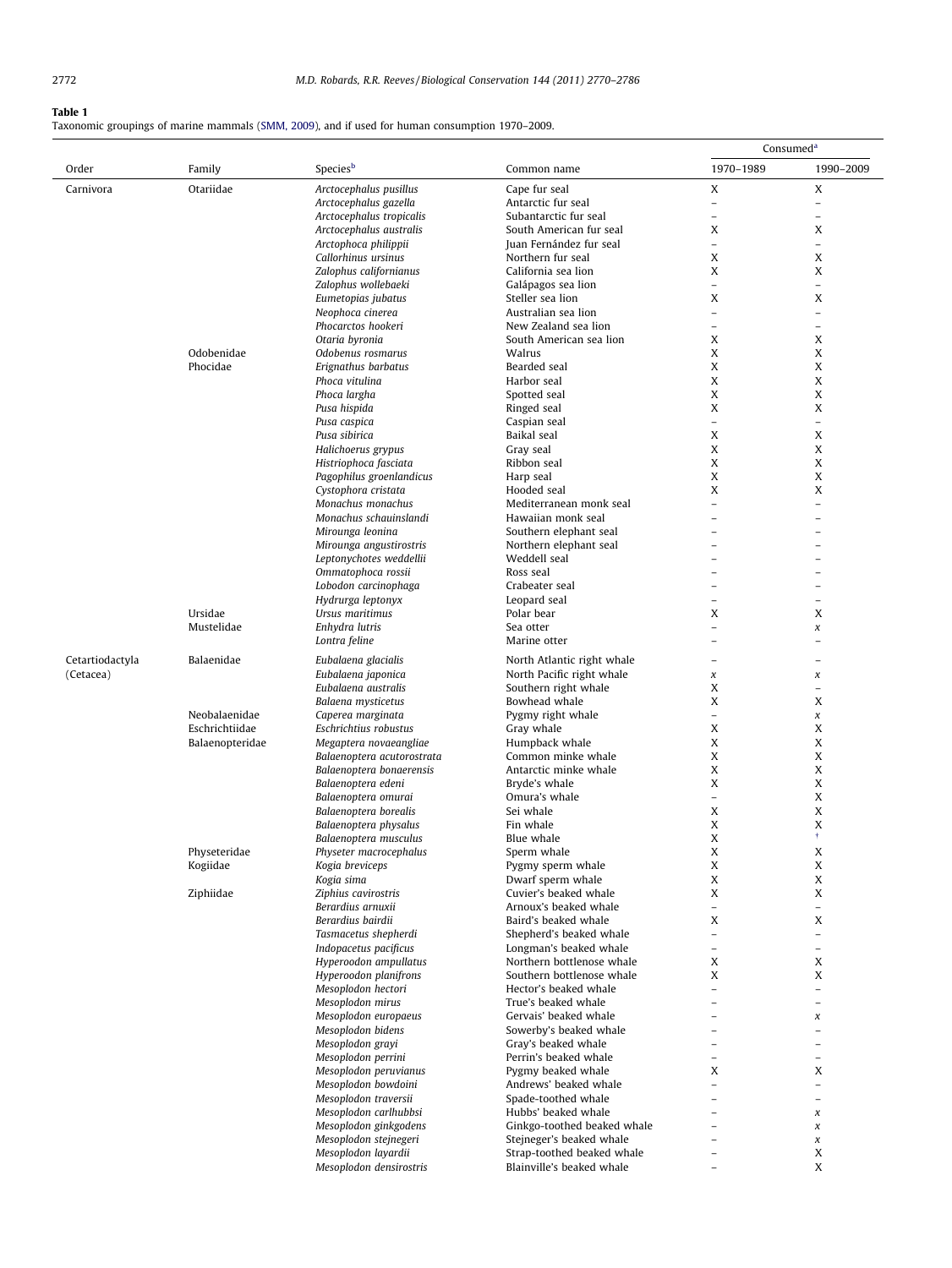M.D. Robards, R.R. Reeves / Biological Conservation 144 (2011) 2770–2786 2773

#### <span id="page-3-0"></span>Table 1 (continued)

-

|         |               |                             |                                              | Consumed <sup>a</sup> |                          |  |
|---------|---------------|-----------------------------|----------------------------------------------|-----------------------|--------------------------|--|
| Order   | Family        | Species <sup>b</sup>        | Common name                                  | 1970-1989             | 1990-2009                |  |
|         | Platanistidae | Platanista gangetica        | South Asian river dolphin                    | X                     | X                        |  |
|         | Iniidae       | Inia geoffrensis            | Boto                                         | X                     | X                        |  |
|         | Pontoporiidae | Pontoporia blainvillei      | Franciscana                                  | X                     | X                        |  |
|         | Monodontidae  | Monodon monoceros           | Narwhal                                      | X                     | X                        |  |
|         |               | Delphinapterus leucas       | Beluga                                       | X                     | X                        |  |
|         | Delphinidae   | Cephalorhynchus commersonii | Commerson's dolphin                          | X                     | $\equiv$                 |  |
|         |               | Cephalorhynchus eutropia    | Chilean dolphin                              | X                     | X                        |  |
|         |               | Cephalorhynchus heavisidii  | Heaviside's dolphin                          | X                     | $\overline{\phantom{0}}$ |  |
|         |               | Cephalorhynchus hectori     | Hector's dolphin                             | $\equiv$              | $\overline{a}$           |  |
|         |               | Steno bredanensis           | Rough-toothed dolphin                        | X                     | X                        |  |
|         |               | Sousa teuszii               | Atlantic hump back dolphin                   | X                     | X                        |  |
|         |               | Sousa chinensis             | Indo-Pacific hump back dolphin               | X                     | X                        |  |
|         |               | Sotalia fluviatilis         | Tucuxi                                       | X                     | X                        |  |
|         |               | Sotalia guianensis          | Guiana dolphin                               | ¢.                    | X                        |  |
|         |               | Tursiops truncatus          | Common bottlenose dolphin <sup>®</sup>       | $\{x\}$               | X                        |  |
|         |               | Tursiops aduncus            | Indo-Pacific bottlenose dolphin <sup>*</sup> |                       | X                        |  |
|         |               | Stenella attenuata          | Pantropical spotted dolphin                  | X                     | X                        |  |
|         |               | Stenella frontalis          | Atlantic spotted dolphin                     | X                     | X                        |  |
|         |               | Stenella longirostris       | Spinner dolphin                              | X                     | X                        |  |
|         |               | Stenella clymene            | Clymene dolphin                              | $\overline{a}$        | X                        |  |
|         |               | Stenella coeruleoalba       | Striped dolphin                              | X                     | X                        |  |
|         |               | Delphinus delphis           | Short-beaked common dolphin <sup>*</sup>     | }χ                    | X                        |  |
|         |               | Delphinus capensis          | Long-beaked common dolphin <sup>*</sup>      |                       | X                        |  |
|         |               | Lagenodelphis hosei         | Fraser's dolphin                             | X                     | X                        |  |
|         |               | Lagenorhynchus albirostris  | White-beaked dolphin                         | X                     | X                        |  |
|         |               | Lagenorhynchus acutus       | Atlantic white-sided dolphin                 | X                     | X                        |  |
|         |               | Lagenorhynchus obliquidens  | Pacific white-sided dolphin                  | X                     | X                        |  |
|         |               | Lagenorhynchus obscurus     | Dusky dolphin                                | X                     | X                        |  |
|         |               | Lagenorhynchus australis    | Peale's dolphin                              | X                     | X                        |  |
|         |               | Lagenorhynchus cruciger     | Hourglass dolphin                            | $\overline{a}$        | $\overline{\phantom{a}}$ |  |
|         |               | Lissodelphis borealis       | Northern right-whale dolphin                 | X                     | X                        |  |
|         |               | Lissodelphis peronii        | Southern right-whale dolphin                 | X                     | X                        |  |
|         |               | Grampus griseus             | Risso's dolphin                              | X                     | X                        |  |
|         |               | Peponocephala electra       | Melon-headed whale                           | X                     | X                        |  |
|         |               | Feresa attenuata            | Pygmy killer whale                           | X                     | X                        |  |
|         |               | Pseudorca crassidens        | False killer whale                           | X                     | X                        |  |
|         |               | Orcinus orca                | Killer whale                                 | X                     | X                        |  |
|         |               | Globicephala melas          | Long-finned pilot whale                      | X                     | X                        |  |
|         |               | Globicephala macrorhynchus  | Short-finned pilot whale                     | X                     | X                        |  |
|         |               | Orcaella brevirostris       | Irrawaddy dolphin                            | $\overline{a}$        | X                        |  |
|         |               | Orcaella heinsohni          | Australian snubfin dolphin                   |                       | $\equiv$                 |  |
|         | Phocoenidae   | Neophocaena phocaenoides    | Indo-Pacific finless porpoise <sup>*</sup>   | $\{x\}$               | $\{x\}$                  |  |
|         |               | Neophocaena asiaeorientalis | Narrow-ridged finless porpoise <sup>*</sup>  |                       |                          |  |
|         |               | Phocoena phocoena           | Harbor porpoise                              | X                     | X                        |  |
|         |               | Phocoena sinus              | Vaquita                                      | $\equiv$              | $\equiv$                 |  |
|         |               | Phocoena spinipinnis        | Burmeister's porpoise                        | X                     | X                        |  |
|         |               | Phocoena dioptrica          | Spectacled porpoise                          | X                     | $\overline{a}$           |  |
|         |               | Phocoenoides dalli          | Dall's porpoise                              | X                     | X                        |  |
| Sirenia | Trichechidae  | Trichechus manatus          | West Indian manatee                          | X                     | X                        |  |
|         |               | Trichechus senegalensis     | West African manatee                         | X                     | X                        |  |
|         |               | Trichechus inunguis         | Amazonian manatee                            | X                     | X                        |  |
|         | Dugongidae    | Dugong dugon                | Dugong                                       | X                     | X                        |  |

 $X$  = reported as consumed;  $x$  = reported as consumed, but never confirmed as more than one in a year;  $-$  = no reports of consumption.

b Cetacean species regarded as 'large cetaceans,' i.e. those falling within the competence of the International Whaling Commission are the Balaenidae, Neobalaenidae, Eschrichtiidae, Balaenopteridae, Physeteridae; all other cetaceans are regarded as ''small cetaceans'' in this review.

No blue whales since 1972, but blue/fin hybrids reportedly caught in Iceland have been consumed in Japan [\(Cipriano and Palumbi, 1999\)](#page-14-0).

The Guiana dolphin has only recently been described so some earlier catches of this species may have been denoted as tucuxi.

Due to changes in taxonomy since 1970, we do not distinguish between species of Delphinus, Tursiops, and Neophocaena, except in this table.

To characterize catches of marine mammals for human consumption, we first determine whether the (1) catching and (2) killing of the marine mammal were intentional. We then determine whether the person(s) who acquired the marine mammal carcass intended to (3) consume, or, alternatively, (4) exchange or sell the products to other people who would then consume them as food. These four attributes relate to the two collective action problems that usually require resolution for effective conservation of common-pool resources such as marine mammals ([Ostrom](#page-15-0) et al., 1999). First, internal or external rules controlling access (i.e., the catching) are needed; and second, rules that constrain the behavior of those doing the catching (i.e., killing the animal and using the

carcass) are needed. The question of intent is further used to distinguish three categories of acquisition of marine mammals as food for humans – Targeted, Non-Targeted-Deliberate, and Non-Targeted-Salvage ([Table 2\)](#page-4-0).

We follow [Hall \(1996\)](#page-14-0) by making the distinction between catches that were Targeted – the captured species is/are the primary objective of the operation – and catches that were Non-Targeted. Such acquisition is distinguished from 'bycatch,' which is by definition discarded ([Hall, 1996\)](#page-14-0). Differentiating accidental drowning in fishing gear (Non-Targeted-Salvage) from deliberate killing while targeting fish (Non-Targeted-Deliberate), or even from Targeted acquisition, is often difficult (e.g., see [Lukoschek et al.,](#page-15-0)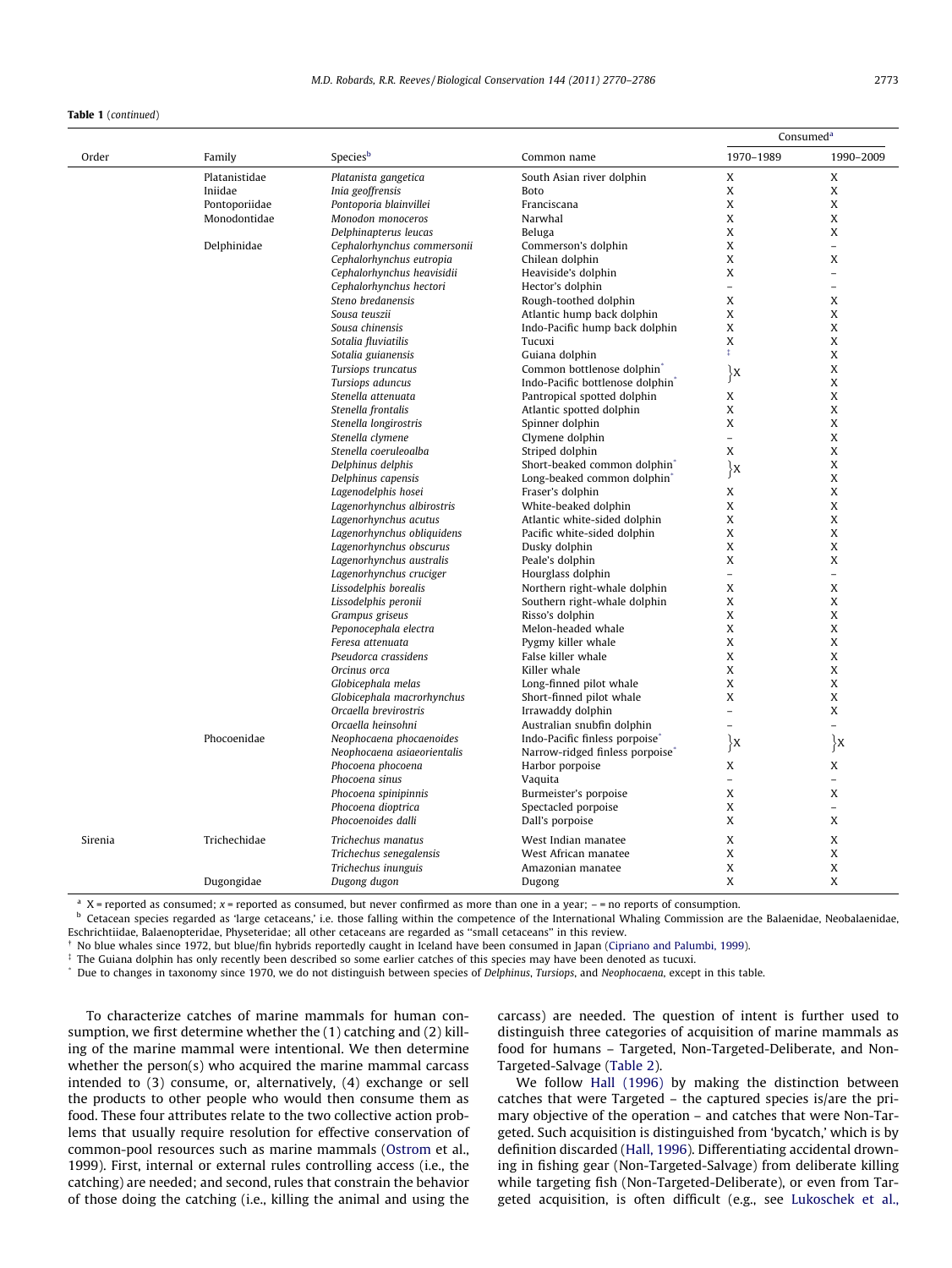<span id="page-4-0"></span>Criteria for categorizing the acquisition of marine mammals.

| Category of acquisition | Intent |      |
|-------------------------|--------|------|
|                         | Catch  | Kill |
| Targeted                | Yes    | Yes  |
| Non-Targeted-Deliberate | No     | Yes  |
| Non-Targeted-Salvage    | No     | No   |

#### Table 3

Criteria for categorizing the use of marine mammal carcasses for consumption.

| Category of consumption                      | Intent    |           |
|----------------------------------------------|-----------|-----------|
|                                              | Consume   | Exchange  |
| Primary consumption<br>Secondary consumption | Yes<br>No | Nο<br>Yes |

[2009\)](#page-15-0). Death in fishing operations usually results from drowning or suffocation (particularly in conjunction with gill nets, trawl nets, purse seines, pot or trap lines, and longlines), but in some circumstances animals are killed deliberately when captured alive in nonlethal gear (such as seine or pound nets or weirs). Such acquisition reflects greater intent to acquire a carcass than our salvage category where we would expect fishermen to try to avoid capture, or attempt to release a live marine mammal. Presence of economic incentives to kill and retain captured marine mammals, such as markets for food products, are an important distinction between our Salvage and Deliberate categories of Non-Targeted acquisition.

Marine mammals may have profound nutritional, social, and cultural importance in some communities and in some places they may also have an inherent exchange value. We do not distinguish commodities sold for cash from those that are exchanged for other forms of remuneration. There is, after all, a general lack of consensus on what levels of cash exchange are appropriate for making such distinctions ([Reeves, 2002](#page-15-0)). For example, [Takekawa \(1996\)](#page-16-0) describes how dolphin teeth are used as currency by Fanalei hunters in the Solomon Islands, and [Gurven \(2004\)](#page-14-0) discusses the complex social and economic motivations driving the acquisition and distribution of food products in subsistence societies. In this paper, we differentiate consumption by the catcher and his or her immediate kin and social network from consumption by someone else following exchange (including sale) of marine mammal parts into wider networks and commodity streams. Therefore, after assigning a case to one of the three categories of acquisition, we establish for each country (and only for cases since 1990) whether the products were or were not exchanged outside local kin and social networks. By doing so, we make what we consider an important distinction between internal and external (including foreign) demand for marine mammal products for human consumption (Table 3).

We acknowledge some biases in our data. First, the illegality of killing and possessing marine mammals often results in their covert acquisition and consumption, although DNA analysis of market products is shedding some light on such practices in a few areas (e.g., [Baker and Palumbi, 1994; Baker, 2008](#page-14-0)). Second, corruption of officials, or lack of attention to de facto practices, can lead to under-reporting, which in some cases is probably substantial. Third, market or landing-site surveys underestimate total numbers of animals killed and consumed because they miss animals that are processed or consumed at sea, as well as animals that are landed at locations and times when monitors are not present. Only a few percent of the marine mammals actually consumed may be noted in official reports. We sought to address this bias at least partially by including information on consumption taking place on fishing boats or in homes, which is typically reported in social science studies based on interviews, questionnaires, and direct observation. Fourth, non-directed catches (e.g., use of stranded animals or animals incidentally caught in fishing gear) are often reported only anecdotally in non-scientific media. Again, we obtained, critically evaluated, and, when appropriate, included media reports in our database, but we recognize that many such reports could have escaped our attention. Collectively, we expect that these four factors bias our data toward underestimating the overall extent and magnitude of acquisition and consumption.

## 3. Results

#### 3.1. Extent of human consumption of marine mammals

Since 1970, one or more of at least 92 species of marine mammals ([Table 1\)](#page-2-0) have been either captured deliberately or incidentally or obtained opportunistically for human consumption in at least 125 countries ([Table 4\)](#page-5-0). We found evidence for a slightly larger array of countries and a greater number of species since 1990 than we found for the period 1970–1989, but this can be attributed primarily to more extensive reporting in the last two decades [\(Table 5](#page-8-0)). We found no evidence from 1990 to the present of people catching and consuming five of the species of cetaceans reported in the 1970s or 1980s (southern right whale, blue whale, spectacled porpoise, Commerson's dolphin, and Heaviside's dolphin; [Table 1](#page-2-0)), and no evidence of consumption in 11 countries where evidence of consumption had been found in the 1970s or 1980s [\(Table 4\)](#page-5-0).

A few directed hunts ended well before 1990, such as the Newfoundland drive hunt for small cetaceans ([Fielding, 2007](#page-14-0)) and some, such as whaling for humpback whales at Bequia (St. Vincent and the Grenadines) and the hunting of dugongs in the Andaman Islands (India), have declined in extent as a result of death or retirement of key individuals ([Price, 1985; Das, 1996\)](#page-15-0). Some hunts faded away as marine mammals became locally rare, a common result of overly intensive hunting [\(Marsh et al., 2002\)](#page-15-0). Conversely, in other areas, hunting for food increased. For example, the collapse of the Soviet Union in the early 1990s led to Chukotkan people consuming more marine mammal meat (e.g., bowhead whales and gray whales), which is now an order of magnitude cheaper for the consumer than store-bought alternatives ([Litovka, 2008\)](#page-15-0). Hunts are also being revitalized as aboriginal groups reestablish pre-colonial traditions. For example, the Makah have initiated the hunting of gray whales, and expressed interest in resuming their 'suspended use' of humpback whales [\(Sepez, 2008\)](#page-15-0); the Iwi tribes of New Zealand continue to seek permission to collect and consume edible products from stranded whales [\(Cawthorn, 1997;](#page-14-0) pers. comm., 14 April 2010); British Columbia First Nations have been seeking permission to hunt large cetaceans ([Reeves, 2009\)](#page-15-0); and the Bita 'Ama community of the Solomon Islands reportedly were planning to resume drive hunting for small cetaceans [\(Kahn,](#page-15-0) [2006\)](#page-15-0).

Our estimates of the number of carcasses used for consumption suggest that in at least 27 countries, 100s or 1000s of marine mammals provide food for human consumption each year ([Table 6;](#page-9-0) [Fig. 1](#page-11-0)A). Many of the countries with the greatest use of marine mammals for food (many thousands per year) are at least partly in high northern latitudes, although Japan is by far the largest consumer of marine mammals based on the annual number of animals killed for consumption. Forty-eight countries could not be classified for a minimum magnitude of usage due to lack of data, although for most we expect catches and consumption to be low.

People in some countries consume large numbers of only a single species, such as the dugong in Australia, whereas in other countries, people may consume a suite of as many as 32 species (Japan since 1990; [Table 6](#page-9-0); [Fig. 1B](#page-11-0)). People in at least 12 countries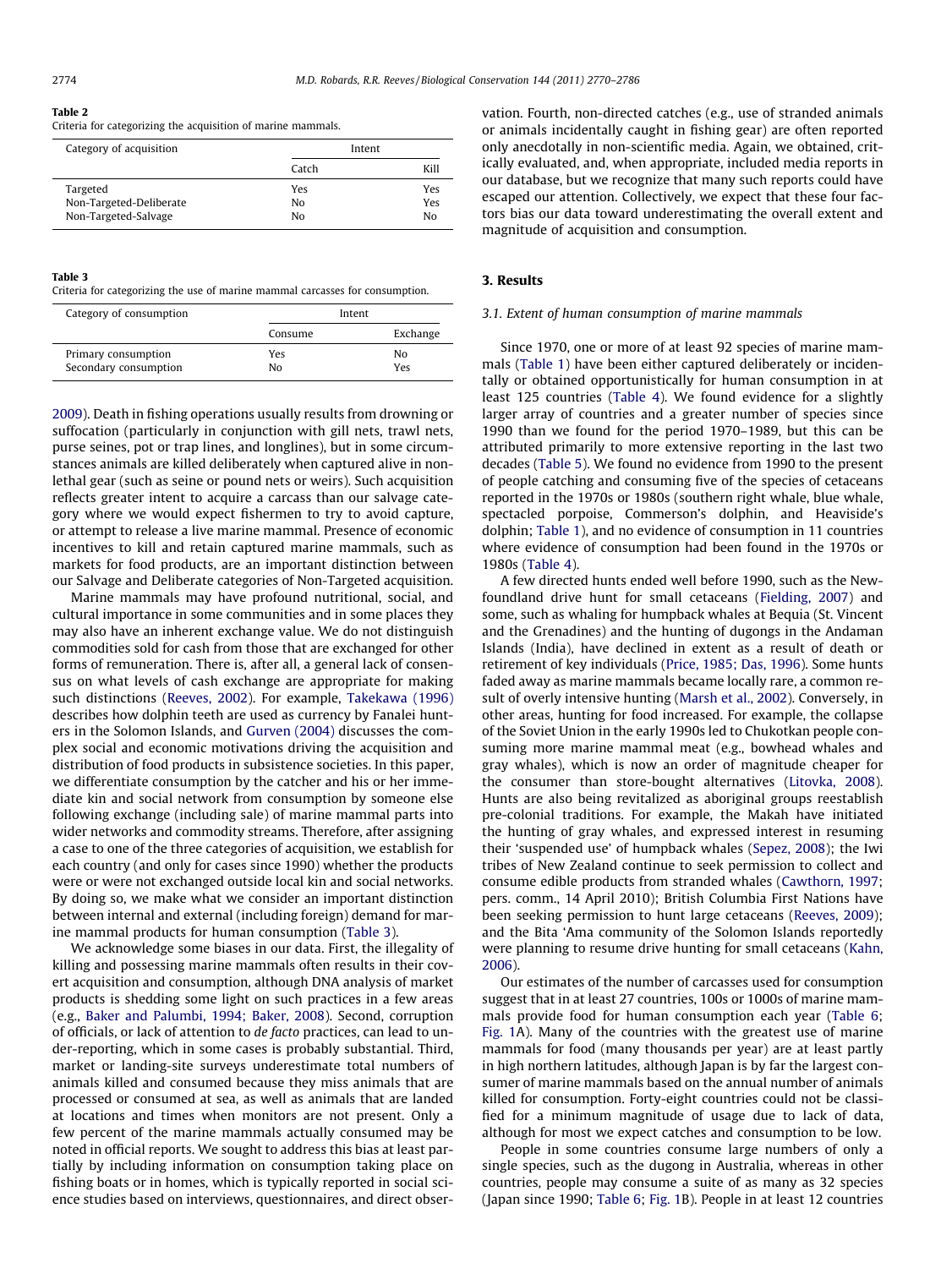<span id="page-5-0"></span>Marine mammal species caught and used for human consumption by country (or dependency) during the period 1970–2009 (ordered: large then small cetaceans, pinnipeds, sirenians, fissipeds).

| Region <sup>a</sup> | Sub-region <sup>a</sup> | Country <sup>b</sup>           | Species taken <sup>c</sup>                                                                                                                                                                                                                                                                                                                                                                                                                                                                |
|---------------------|-------------------------|--------------------------------|-------------------------------------------------------------------------------------------------------------------------------------------------------------------------------------------------------------------------------------------------------------------------------------------------------------------------------------------------------------------------------------------------------------------------------------------------------------------------------------------|
| Americas            | Northern America        | Canada                         | Bowhead whale, (common minke whale), beluga, narwhal, harbor porpoise, (long-finned pilot<br>whale), (Risso's dolphin), (Atlantic white-sided dolphin), Pacific white-sided dolphin, white-beaked<br>dolphin, (killer whale), hooded seal, bearded seal, gray seal, harp seal, ringed seal, harbor seal,                                                                                                                                                                                  |
|                     |                         | Greenland                      | Steller sea lion, walrus, polar bear<br>Bowhead whale, common minke whale, <i>sei whale</i> , fin whale, humpback whale, (sperm whale),<br>beluga, narwhal, harbor porpoise, long-finned pilot whale, Atlantic white-sided dolphin, white-<br>beaked dolphin, killer whale, hooded seal, bearded seal, harp seal, ringed seal, harbor seal, walrus,<br>polar bear                                                                                                                         |
|                     |                         | <b>United States</b>           | Bowhead whale, gray whale, (common minke whale), sei whale, humpback whale, beluga, harbor<br>porpoise, bearded seal, ribbon seal, ringed seal, spotted seal, harbor seal, northern fur seal, Steller<br>sea lion, California sea lion, walrus, sea otter, polar bear                                                                                                                                                                                                                     |
|                     | Central America         | Belize<br>Costa Rica*          | West Indian manatee<br>West Indian manatee                                                                                                                                                                                                                                                                                                                                                                                                                                                |
|                     |                         | Guatemala*                     | West Indian manatee                                                                                                                                                                                                                                                                                                                                                                                                                                                                       |
|                     |                         | Honduras                       | West Indian manatee                                                                                                                                                                                                                                                                                                                                                                                                                                                                       |
|                     |                         | Mexico                         | West Indian manatee                                                                                                                                                                                                                                                                                                                                                                                                                                                                       |
|                     |                         | Nicaragua<br>Panama            | West Indian manatee<br>West Indian manatee                                                                                                                                                                                                                                                                                                                                                                                                                                                |
|                     | Caribbean               | Cuba                           | West Indian manatee                                                                                                                                                                                                                                                                                                                                                                                                                                                                       |
|                     |                         | (Dominica)                     | (Killer whale), (short-finned pilot whale), (unspecified delphinids)                                                                                                                                                                                                                                                                                                                                                                                                                      |
|                     |                         | Dominican Republic             | West Indian manatee                                                                                                                                                                                                                                                                                                                                                                                                                                                                       |
|                     |                         | Haiti<br>Jamaica               | Unspecified delphinids, (West Indian manatee)<br>West Indian manatee                                                                                                                                                                                                                                                                                                                                                                                                                      |
|                     |                         | (Martinique)                   | (Killer whale), (short-finned pilot whale), (unspecified delphinids)                                                                                                                                                                                                                                                                                                                                                                                                                      |
|                     |                         | Puerto Rico                    | West Indian manatee                                                                                                                                                                                                                                                                                                                                                                                                                                                                       |
|                     |                         | St. Lucia                      | (Sperm whale), common dolphin, pygmy killer whale, short-finned pilot whale, Fraser's dolphin,<br>killer whale, melon-headed whale, false killer whale, (pantropical spotted dolphin), Clymene<br>dolphin, striped dolphin, Atlantic spotted dolphin, bottlenose dolphin                                                                                                                                                                                                                  |
|                     |                         | St. Vincent and the            | Bryde's whale, humpback whale, (sperm whale), dwarf sperm whale, (pygmy killer whale), short-                                                                                                                                                                                                                                                                                                                                                                                             |
|                     |                         | Grenadines                     | finned pilot whale, Risso's dolphin, Fraser's dolphin, killer whale, melon-headed whale, false killer<br>whale, (pantropical spotted dolphin), Clymene dolphin, striped dolphin, Atlantic spotted dolphin,<br>spinner dolphin, rough-toothed dolphin, (bottlenose dolphin), (unspecified beaked whales)                                                                                                                                                                                   |
|                     |                         | Trinidad and Tobago*           | Striped dolphin, bottlenose dolphin, West Indian manatee                                                                                                                                                                                                                                                                                                                                                                                                                                  |
|                     | South America           | Argentina                      | Franciscana, Burmeister's porpoise, common dolphin, dusky dolphin                                                                                                                                                                                                                                                                                                                                                                                                                         |
|                     |                         | <b>Bolivia</b>                 | <b>Boto</b>                                                                                                                                                                                                                                                                                                                                                                                                                                                                               |
|                     |                         | Brazil                         | (Antarctic minke whale), (sei whale), Bryde's whale, (fin whale), (humpback whale), (sperm whale),<br>pygmy sperm whale, dwarf sperm whale, franciscana, (common dolphin), short-finned pilot whale,<br>Fraser's dolphin, (false killer whale), tucuxi, Guiana dolphin, Atlantic spotted dolphin, spinner<br>dolphin, (rough-toothed dolphin), bottlenose dolphin, (southern bottlenose whale), Gervais' beaked<br>whale, (Cuvier's beaked whale), Amazonian manatee, West Indian manatee |
|                     |                         | Chile                          | (Southern right whale), pygmy right whale, (sei whale), (blue whale), (fin whale), (sperm whale),<br>Burmeister's porpoise, (Commerson's dolphin), Chilean dolphin, long-finned pilot whale, Peale's<br>dolphin, (bottlenose dolphin), South American fur seal                                                                                                                                                                                                                            |
|                     |                         | Colombia                       | Boto, Amazonian manatee, West Indian manatee                                                                                                                                                                                                                                                                                                                                                                                                                                              |
|                     |                         | Ecuador                        | Amazonian manatee                                                                                                                                                                                                                                                                                                                                                                                                                                                                         |
|                     |                         | French Guiana <sup>*</sup>     | Unspecified delphinids, West Indian manatee                                                                                                                                                                                                                                                                                                                                                                                                                                               |
|                     |                         | Peru                           | Common minke whale, (sei whale), (fin whale), (sperm whale), (pygmy sperm whale), (dwarf<br>sperm whale), Burmeister's porpoise, common dolphin, (pygmy killer whale), short-finned pilot<br>whale, long-finned pilot whale, Risso's dolphin, false killer whale, dusky dolphin, southern right<br>whale dolphin, pantropical spotted dolphin, bottlenose dolphin, pygmy beaked whale, Cuvier's<br>beaked whale, South American fur seal, South American sea lion, Amazonian manatee      |
|                     |                         | Suriname                       | West Indian manatee                                                                                                                                                                                                                                                                                                                                                                                                                                                                       |
|                     |                         | (Uruguay)                      | (Spectacled porpoise)                                                                                                                                                                                                                                                                                                                                                                                                                                                                     |
|                     |                         | Venezuela                      | (Boto), common dolphin, tucuxi, Clymene dolphin, Atlantic spotted dolphin, spinner dolphin,<br>bottlenose dolphin, West Indian manatee                                                                                                                                                                                                                                                                                                                                                    |
| Europe              | Northern Europe         | Denmark                        | Common minke whale, fin whale, <i>humpback whale</i> , beluga, narwhal, harbor porpoise, long-finned<br>pilot whale, (harbor seal), walrus, polar bear                                                                                                                                                                                                                                                                                                                                    |
|                     |                         | Estonia                        | Gray seal, ringed seal                                                                                                                                                                                                                                                                                                                                                                                                                                                                    |
|                     |                         | Faeroe Islands                 | (Common minke whale), (fin whale), harbor porpoise, long-finned pilot whale, Atlantic white-sided<br>dolphin, white-beaked dolphin, (killer whale), bottlenose dolphin, northern bottlenose whale, gray<br>seal                                                                                                                                                                                                                                                                           |
|                     |                         | Finland                        | Gray seal, (ringed seal)                                                                                                                                                                                                                                                                                                                                                                                                                                                                  |
|                     |                         | Iceland                        | common minke whale, (sei whale), fin whale, humpback whale, (sperm whale), harbor porpoise,<br>white-beaked dolphin, (killer whale), bearded seal, gray seal, harbor seal                                                                                                                                                                                                                                                                                                                 |
|                     |                         | (Latvia)<br>Norway             | (gray seal)<br>Common minke whale, (sei whale), (fin whale), (sperm whale), harbor porpoise, (long-finned pilot<br>whale), (killer whale), (northern bottlenose whale), hooded seal, bearded seal, gray seal, harp seal,<br>ringed seal, harbor seal                                                                                                                                                                                                                                      |
|                     |                         | Sweden*                        | Gray seal, harbor seal                                                                                                                                                                                                                                                                                                                                                                                                                                                                    |
|                     | <b>Western Europe</b>   | France                         | (Harbor porpoise), (common dolphin), (long-finned pilot whale), (Risso's dolphin), (striped<br>dolphin), (bottlenose dolphin), unspecified delphinids, gray seal, harp seal                                                                                                                                                                                                                                                                                                               |
|                     |                         | (Germany [only former<br>GDR]) | (Common minke whale), (unspecified small cetaceans)                                                                                                                                                                                                                                                                                                                                                                                                                                       |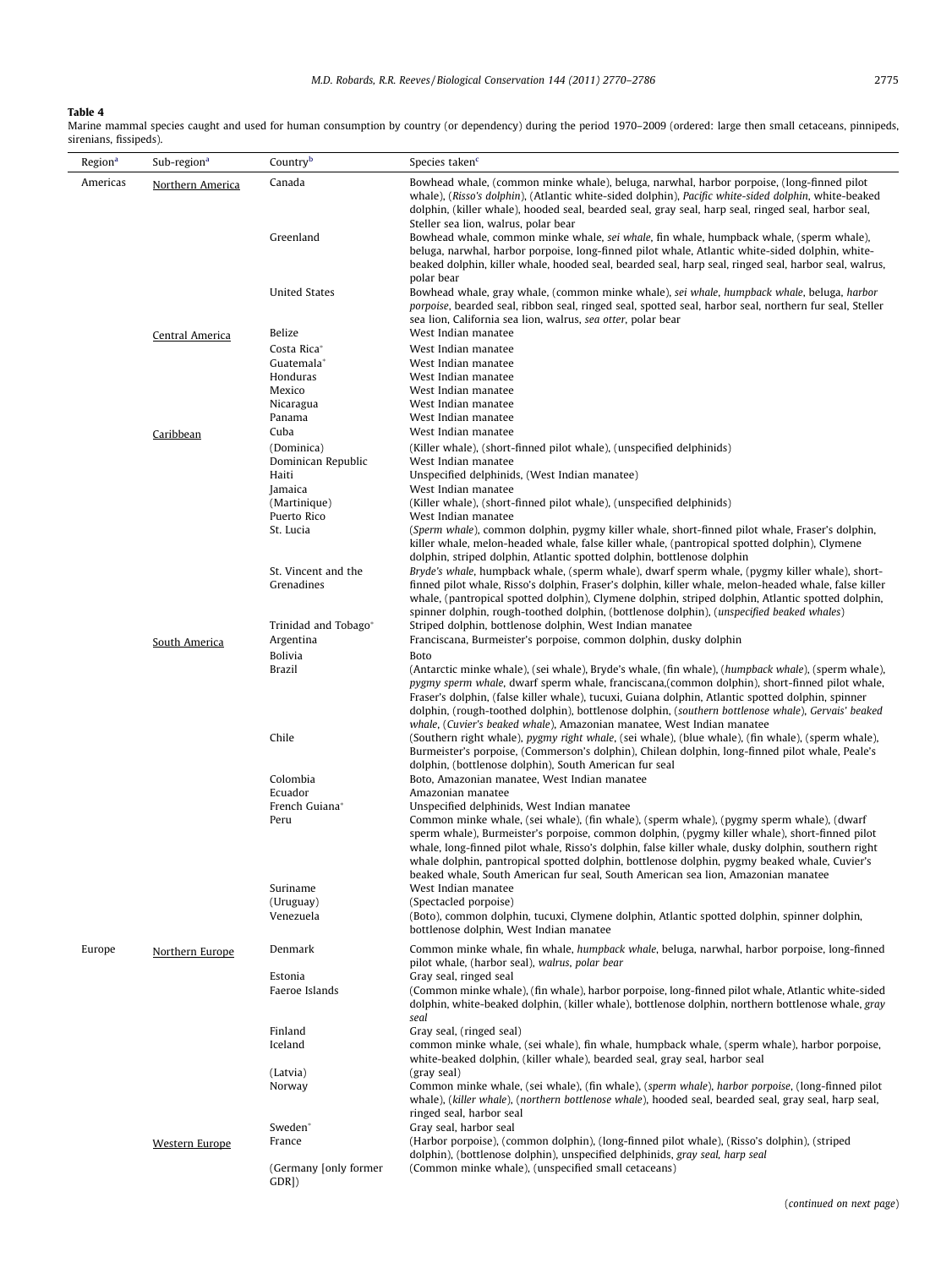#### Table 4 (continued)

| Region <sup>a</sup> | Sub-region <sup>a</sup> | Country <sup>b</sup>   | Species taken <sup>c</sup>                                                                                                                                                                        |
|---------------------|-------------------------|------------------------|---------------------------------------------------------------------------------------------------------------------------------------------------------------------------------------------------|
|                     | <b>Eastern Europe</b>   | Bulgaria               | Harbor porpoise, common dolphin, bottlenose dolphin                                                                                                                                               |
|                     |                         | Georgia*               | Unspecified delphinids                                                                                                                                                                            |
|                     |                         | Russian Federation     | Bowhead whale, (Pacific right whale), gray whale, common minke whale, (sei whale), (Bryde's                                                                                                       |
|                     |                         |                        | whale), (blue whale), (fin whale), (sperm whale), beluga, (harbor porpoise), (long-finned pilot                                                                                                   |
|                     |                         |                        | whale), killer whale, (southern bottlenose whale), hooded seal, bearded seal, ribbon seal, harp seal,                                                                                             |
|                     |                         |                        | ringed seal, spotted seal, harbor seal, Baikal seal, northern fur seal, (Steller sea lion), walrus, polar                                                                                         |
|                     |                         |                        | bear                                                                                                                                                                                              |
|                     |                         | Ukraine*               | Harbor porpoise, common dolphin, bottlenose dolphin                                                                                                                                               |
|                     | Southern Europe         | Italy                  | Common dolphin, long-finned pilot whale, Risso's dolphin, striped dolphin, bottlenose dolphin                                                                                                     |
|                     |                         | Portugal               | (Humpback whale), (blue whale), (sperm whale), (harbor porpoise), common dolphin, (unspecified                                                                                                    |
|                     |                         |                        | pilot whale), (striped dolphin), (bottlenose dolphin)                                                                                                                                             |
|                     |                         | Spain                  | (Sei whale), (fin whale), (humpback whale), (sperm whale), common dolphin, long-finned pilot                                                                                                      |
|                     |                         |                        | whale, bottlenose dolphin                                                                                                                                                                         |
| Africa              | Northern Africa         | Egypt, Arab Rep.       | Dugong                                                                                                                                                                                            |
|                     |                         | Sudan                  | Dugong                                                                                                                                                                                            |
|                     | Western Africa          | Benin                  | West African manatee                                                                                                                                                                              |
|                     |                         | Cape Verde             | (Humpback whale), common dolphin, melon-headed whale, bottlenose dolphin                                                                                                                          |
|                     |                         | Côte d'Ivoire          | Unspecified delphinids, west African manatee                                                                                                                                                      |
|                     |                         | Gambia, The            | Atlantic humpback dolphin, bottlenose dolphin, west African manatee                                                                                                                               |
|                     |                         | Ghana                  | Humpback whale, sperm whale, dwarf sperm whale, common dolphin, short-finned pilot whale,                                                                                                         |
|                     |                         |                        | Pygmy killer whale, Risso's dolphin, Fraser's dolphin, melon-headed whale, false killer whale,<br>pantropical spotted dolphin, Clymene dolphin, Atlantic spotted dolphin, spinner dolphin, rough- |
|                     |                         |                        | toothed dolphin, bottlenose dolphin, Cuvier's beaked whale, west African manatee                                                                                                                  |
|                     |                         | Guinea                 | (Common minke whale), Bryde's whale, pygmy sperm whale, Atlantic humpback dolphin, bottlenose                                                                                                     |
|                     |                         |                        | dolphin, west African manatee                                                                                                                                                                     |
|                     |                         | Guinea-Bissau          | Unspecified delphinids, west African manatee                                                                                                                                                      |
|                     |                         | Liberia                | West African manatee                                                                                                                                                                              |
|                     |                         | Mali                   | West African manatee                                                                                                                                                                              |
|                     |                         | Mauritania             | Atlantic humpback dolphin, unspecified other delphinids                                                                                                                                           |
|                     |                         | Niger                  | West African manatee                                                                                                                                                                              |
|                     |                         | Nigeria                | Bottlenose dolphin, west African manatee                                                                                                                                                          |
|                     |                         | (Saint Helena)         | (pantropical spotted dolphin), (bottlenose dolphin)                                                                                                                                               |
|                     |                         | Senegal                | Common minke whale, Bryde's whale, harbor porpoise, common dolphin, (pygmy killer whale),                                                                                                         |
|                     |                         |                        | short-finned pilot whale, (Risso's dolphin), Atlantic humpback dolphin, pantropical spotted<br>dolphin, (rough-toothed dolphin), bottlenose dolphin, west African manatee                         |
|                     |                         | Sierra Leone           | Unspecified delphinids, west African manatee                                                                                                                                                      |
|                     |                         | Togo                   | Antarctic minke whale, humpback whale, west African manatee                                                                                                                                       |
|                     | Middle Africa           | Angola                 | West African manatee                                                                                                                                                                              |
|                     |                         | Cameroon               | Humpback whale, sperm whale, unspecified delphinids, west African manatee                                                                                                                         |
|                     |                         | Chad                   | West African manatee                                                                                                                                                                              |
|                     |                         | Congo, Dem. Rep.       | West African manatee                                                                                                                                                                              |
|                     |                         | Congo, Rep.            | Atlantic humpback dolphin, bottlenose dolphin, west African manatee                                                                                                                               |
|                     |                         | Equatorial Guinea      | Humpback whale, west African manatee                                                                                                                                                              |
|                     |                         | Gabon                  | Common dolphin, false killer whale, bottlenose dolphin, west African manatee                                                                                                                      |
|                     |                         | São Tomé and Principe* | Unspecified delphinids                                                                                                                                                                            |
|                     | Southern Africa         | Namibia                | (Heaviside's dolphin), Cape fur seal                                                                                                                                                              |
|                     |                         | South Africa           | (Common minke whale), (Bryde's whale), (fin whale), humpback whale, (sperm whale),<br>(Heaviside's dolphin), (common dolphin), Risso's dolphin, Fraser's dolphin, dusky dolphin, (killer          |
|                     |                         |                        | whale), (bottlenose dolphin), strap-toothed whale, (Cape fur seal)                                                                                                                                |
|                     |                         | Comoros                | Dugong                                                                                                                                                                                            |
|                     | Eastern Africa          | Djibouti*              | Dugong                                                                                                                                                                                            |
|                     |                         | Eritrea*               | Dugong                                                                                                                                                                                            |
|                     |                         | Kenya                  | Dugong                                                                                                                                                                                            |
|                     |                         | Madagascar             | Humpback whale, <i>sperm whale</i> , dwarf sperm whale, Fraser's dolphin, killer whale, melon-headed                                                                                              |
|                     |                         |                        | whale, Indo-Pacific humpback dolphin, spinner dolphin, bottlenose dolphin, dugong                                                                                                                 |
|                     |                         | Mayotte                | Dugong                                                                                                                                                                                            |
|                     |                         | Mozambique             | Indo-Pacific humpback dolphin, dugong                                                                                                                                                             |
|                     |                         | Seychelles             | Spinner dolphin, bottlenose dolphin                                                                                                                                                               |
|                     |                         | Somalia                | Unspecified delphinids, (dugong)                                                                                                                                                                  |
|                     |                         | Tanzania               | Humpback whale, Risso's dolphin, Indo-Pacific humpback dolphin, pantropical spotted dolphin,<br>spinner dolphin, rough-toothed dolphin, bottlenose dolphin, dugong                                |
|                     |                         |                        |                                                                                                                                                                                                   |
| Asia                | <b>Western Asia</b>     | Bahrain*               | Dugong                                                                                                                                                                                            |
|                     |                         | Georgia                | Harbor porpoise, common dolphin, bottlenose dolphin                                                                                                                                               |
|                     |                         | (Israel)               | (Common dolphin), (bottlenose dolphin)                                                                                                                                                            |
|                     |                         | Oman                   | (Dwarf sperm whale), common dolphin, Indo-Pacific humpback dolphin, spinner dolphin, bottlenose                                                                                                   |
|                     |                         | Qatar*                 | dolphin<br>Dugong                                                                                                                                                                                 |
|                     |                         | Saudi Arabia           | Dugong                                                                                                                                                                                            |
|                     |                         | Turkey                 | Harbor porpoise, (common dolphin), (bottlenose dolphin)                                                                                                                                           |
|                     |                         | United Arab Emirates   | (Common dolphin), dugong                                                                                                                                                                          |
|                     |                         | Yemen, Rep.*           | Dugong                                                                                                                                                                                            |
|                     |                         |                        |                                                                                                                                                                                                   |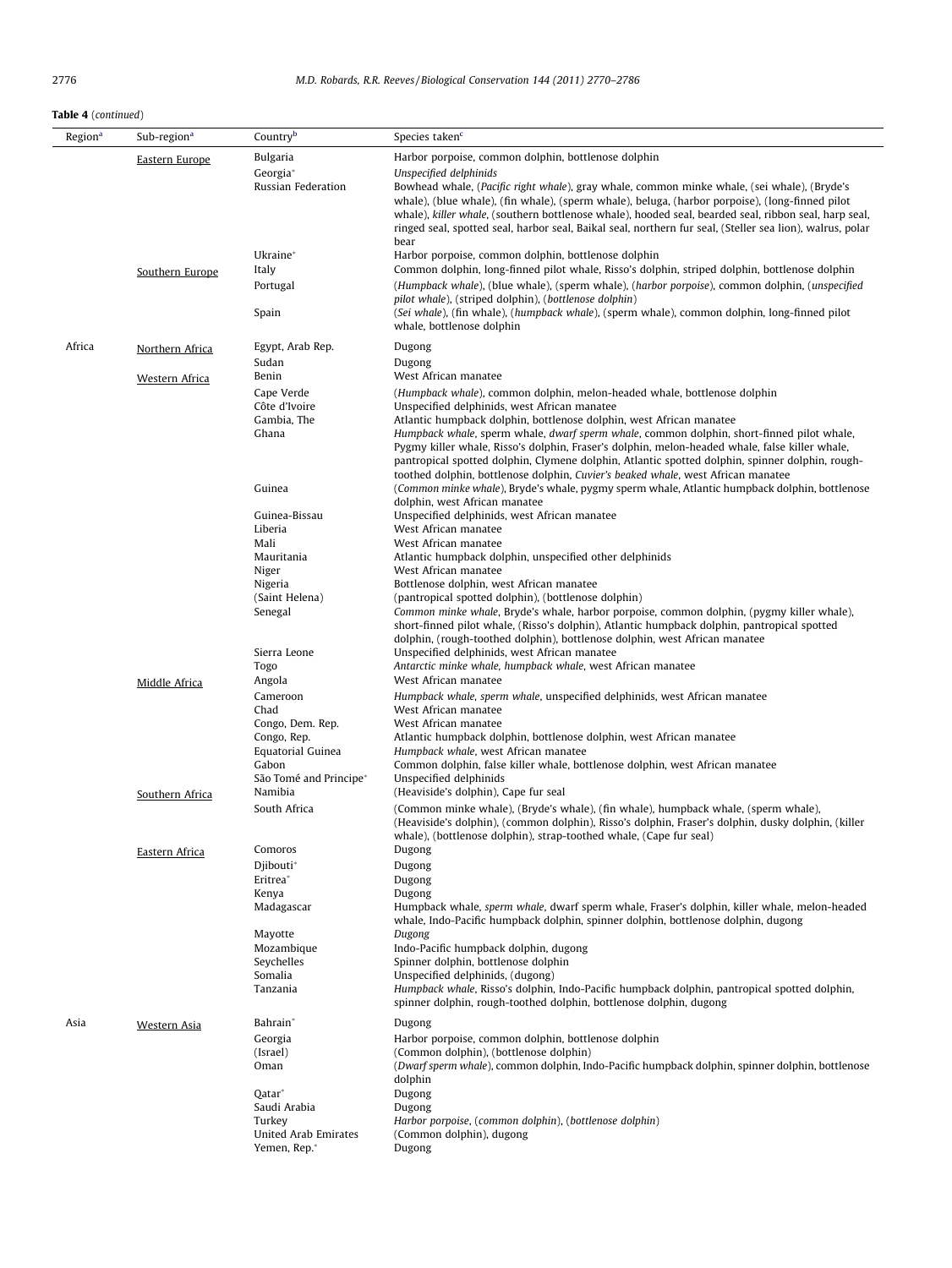<span id="page-7-0"></span>

|  | <b>Table 4</b> (continued) |
|--|----------------------------|
|--|----------------------------|

| Region <sup>a</sup> | Sub-region <sup>a</sup>             | Country <sup>b</sup>                                                         | Species taken <sup>c</sup>                                                                                                                                                                                                                                                                                                                                                                                                                                                                                                                                                                                                                                                                                                                                                                                                                |
|---------------------|-------------------------------------|------------------------------------------------------------------------------|-------------------------------------------------------------------------------------------------------------------------------------------------------------------------------------------------------------------------------------------------------------------------------------------------------------------------------------------------------------------------------------------------------------------------------------------------------------------------------------------------------------------------------------------------------------------------------------------------------------------------------------------------------------------------------------------------------------------------------------------------------------------------------------------------------------------------------------------|
|                     | Eastern Asia                        | China                                                                        | (Common minke whale), <i>unspecified large cetacean</i> , finless porpoise, (false killer whale), spinner<br>dolphin, other unspecified small cetaceans, gray seal, harp seal, (dugong)                                                                                                                                                                                                                                                                                                                                                                                                                                                                                                                                                                                                                                                   |
|                     |                                     | Japan                                                                        | North Pacific right whale, gray whale, common minke whale, Antarctic minke whale, sei whale,<br>Bryde's whale, fin whale, humpback whale, blue/fin hybrid whale, sperm whale, (pygmy sperm whale),<br>dwarf sperm whale, (finless porpoise), (harbor porpoise), Dall's porpoise, common dolphin, (pygmy<br>killer whale), short-finned pilot whale, Risso's dolphin, Fraser's dolphin, Pacific white-sided dolphin,<br>northern right whale dolphin, killer whale, melon-headed whale, false killer whale, pantropical<br>spotted dolphin, striped dolphin, (spinner dolphin), rough-toothed dolphin, bottlenose dolphin,<br>Baird's beaked whale, Hubbs' beaked whale, Blainville's beaked whale, Cuvier's beaked whale, (bearded<br>seal), gray seal, harp seal, (ribbon seal), (ringed seal), spotted seal, Steller sea lion, (dugong) |
|                     |                                     | (Korea, Dem. Rep.)                                                           | Unknown but likely at least includes large cetaceans in the 1970s                                                                                                                                                                                                                                                                                                                                                                                                                                                                                                                                                                                                                                                                                                                                                                         |
|                     |                                     | Korea, Rep.                                                                  | (Pacific right whale), common minke whale, Antarctic minke whale, Bryde's whale, (fin whale),<br>humpback whale, (sperm whale), finless porpoise, harbor porpoise, common dolphin, short-finned<br>pilot whale, Risso's dolphin, Pacific white-sided dolphin, killer whale, false killer whale, bottlenose<br>dolphin, Baird's beaked whale, Blainville's beaked whale, Stejneger's beaked whale, Cuvier's beaked<br>whale, spotted seal, (dugong)                                                                                                                                                                                                                                                                                                                                                                                        |
|                     |                                     | Taiwan                                                                       | Common minke whale, (Bryde's whale), sperm whale, pygmy sperm whale, dwarf sperm whale,<br>short-finned pilot whale, common dolphin, Risso's dolphin, Fraser's dolphin, killer whale, false<br>killer whale, pantropical spotted dolphin, (striped dolphin), spinner dolphin, rough-toothed<br>dolphin, bottlenose dolphin, ginkgo-toothed beaked whale, gray seal, harp seal, (dugong).                                                                                                                                                                                                                                                                                                                                                                                                                                                  |
|                     | South-Eastern<br><u>Asia</u>        | Cambodia*                                                                    | Irrawaddy dolphin, Indo-Pacific humpback dolphin, dugong                                                                                                                                                                                                                                                                                                                                                                                                                                                                                                                                                                                                                                                                                                                                                                                  |
|                     |                                     | Indonesia                                                                    | Unspecified minke whale, Bryde's whale, (fin whale), humpback whale, sperm whale, (pygmy sperm<br>whale), dwarf sperm whale, pygmy killer whale, short-finned pilot whale, Risso's dolphin, Fraser's<br>dolphin, Irrawaddy dolphin, killer whale, melon-headed whale, false killer whale, pantropical spotted<br>dolphin, spinner dolphin, Bottlenose dolphin, Blainville's beaked whale, Cuvier's beaked whale, dugong                                                                                                                                                                                                                                                                                                                                                                                                                   |
|                     |                                     | Malaysia                                                                     | Finless porpoise, Irrawaddy dolphin, pantropical spotted dolphin, spinner dolphin, bottlenose<br>dolphin, dugong                                                                                                                                                                                                                                                                                                                                                                                                                                                                                                                                                                                                                                                                                                                          |
|                     |                                     | Myanmar                                                                      | Finless porpoise, Irrawaddy dolphin, Indo-Pacific humpback dolphin, spinner dolphin, bottlenose<br>dolphin, dugong                                                                                                                                                                                                                                                                                                                                                                                                                                                                                                                                                                                                                                                                                                                        |
|                     |                                     | Philippines                                                                  | Common minke whale, Bryde's whale, Omura's whale, (humpback whale), (sperm whale), pygmy<br>sperm whale, dwarf sperm whale, pygmy killer whale, short-finned pilot whale, Risso's dolphin,<br>Fraser's dolphin, Irrawaddy dolphin, melon-headed whale, pantropical spotted dolphin, striped<br>dolphin, spinner dolphin, bottlenose dolphin, Blainville's beaked whale, dugong                                                                                                                                                                                                                                                                                                                                                                                                                                                            |
|                     |                                     | Thailand <sup>*</sup><br>Vietnam <sup>*</sup>                                | Irrawaddy dolphin, unspecified delphinids, dugong<br>Risso's dolphin, dugong                                                                                                                                                                                                                                                                                                                                                                                                                                                                                                                                                                                                                                                                                                                                                              |
|                     | Southern Asia                       | Bangladesh                                                                   | South Asian river dolphin                                                                                                                                                                                                                                                                                                                                                                                                                                                                                                                                                                                                                                                                                                                                                                                                                 |
|                     |                                     | India<br>(Nepal)                                                             | South Asian river dolphin, finless porpoise, common dolphin, Risso's dolphin, Indo-Pacific<br>humpback dolphin, (pantropical spotted dolphin), spinner dolphin, bottlenose dolphin, dugong<br>(South Asian river dolphin)                                                                                                                                                                                                                                                                                                                                                                                                                                                                                                                                                                                                                 |
|                     |                                     | Pakistan                                                                     | South Asian river dolphin                                                                                                                                                                                                                                                                                                                                                                                                                                                                                                                                                                                                                                                                                                                                                                                                                 |
|                     |                                     | Sri Lanka                                                                    | (Fin whale), (sperm whale), pygmy sperm whale, dwarf sperm whale, common dolphin, pygmy killer<br>whale, (short-finned pilot whale), Risso's dolphin, Fraser's dolphin, (killer whale), melon-headed<br>whale, false killer whale, pantropical spotted dolphin, striped dolphin, spinner dolphin, rough-<br>toothed dolphin, bottlenose dolphin, southern bottlenose whale, (Cuvier's beaked whale), dugong                                                                                                                                                                                                                                                                                                                                                                                                                               |
| Oceania             | Australia and New<br><b>Zealand</b> | Australia<br>New Zealand                                                     | Dugong<br>Unspecified cetacean                                                                                                                                                                                                                                                                                                                                                                                                                                                                                                                                                                                                                                                                                                                                                                                                            |
|                     | Melanesia                           | New Caledonia                                                                | (Short-finned pilot whale), bottlenose dolphin, dugong                                                                                                                                                                                                                                                                                                                                                                                                                                                                                                                                                                                                                                                                                                                                                                                    |
|                     |                                     | Papua New Guinea                                                             | (Common dolphin), (Risso's dolphin), (pantropical spotted dolphin), (spinner dolphin), (rough-<br>toothed dolphin), dugong                                                                                                                                                                                                                                                                                                                                                                                                                                                                                                                                                                                                                                                                                                                |
|                     |                                     | Solomon Islands<br>Vanuatu                                                   | (Common dolphin), (pygmy killer whale), Risso's dolphin, Fraser's dolphin, (false killer whale), pantropical<br>spotted dolphin, striped dolphin, spinner dolphin, (rough-toothed dolphin), Cuvier's beaked whale, dugong<br>(Short-finned pilot whale), dugong                                                                                                                                                                                                                                                                                                                                                                                                                                                                                                                                                                           |
|                     | Micronesia                          | Kiribati                                                                     | Melon-headed whale, unspecified delphinids                                                                                                                                                                                                                                                                                                                                                                                                                                                                                                                                                                                                                                                                                                                                                                                                |
|                     |                                     | Marshall Islands*<br>Micronesia, Fed. Sts.*<br>(Northern Mariana<br>Islands) | Melon-headed whale, unspecified delphinids<br>Unspecified delphinids<br>(Sperm whale)                                                                                                                                                                                                                                                                                                                                                                                                                                                                                                                                                                                                                                                                                                                                                     |
|                     | Polynesia                           | Palau<br>(French Polynesia)                                                  | Dugong<br>(Unspecified delphinids)                                                                                                                                                                                                                                                                                                                                                                                                                                                                                                                                                                                                                                                                                                                                                                                                        |
|                     |                                     | Tonga                                                                        | Humpback whale                                                                                                                                                                                                                                                                                                                                                                                                                                                                                                                                                                                                                                                                                                                                                                                                                            |

<sup>a</sup> United Nations Statistics Division standard geographical regions recommended for statistical use.<br><sup>b</sup> Countries are places with a two letter United States Eederal Information Processing Standard (EU

<sup>b</sup> Countries are places with a two-letter United States Federal Information Processing Standard (FIPS) 10–4 code; encompassing independent states, dependencies, and areas of special sovereignty. We only include countries where consumption was confirmed since 1970. Countries listed in parentheses are only confirmed for 1970–1989; and countries with a " are only confirmed for 1990–2009. Those we report only since 1990 (i.e., with a ") may reflect a lack of reporting in previous years, represent new practices or be in newly recognized countries (e.g., Ukraine and Georgia).

<sup>c</sup> Species listed in parentheses are only confirmed for 1970–1989. Italicized species represent rare use of a stranding or idiosyncratic catches by a few individuals (catches <1 per year). Dotted underlines represent species consumed exclusively from imports.

Delphinus, Tursiops, and Neophocaena species designations remain the topic of taxonomic debate and were unresolved during the period of this study (1970 to present). Therefore, we only use the genus-level 'common dolphin,' 'bottlenose dolphin,' and 'finless porpoise' designations, respectively. We also caution with respect to the difficulties in field identification of Kogia spp., minke whales in the southern hemisphere, and delphinids and baleen whales generally.

Other species may have been caught and consumed prior to 1970, but are not included here.

Marine mammals may be targeted or incidentally caught outside of a country's territorial boundaries and legally imported or smuggled. We attribute catches to countries according to the nationalities of the consumer.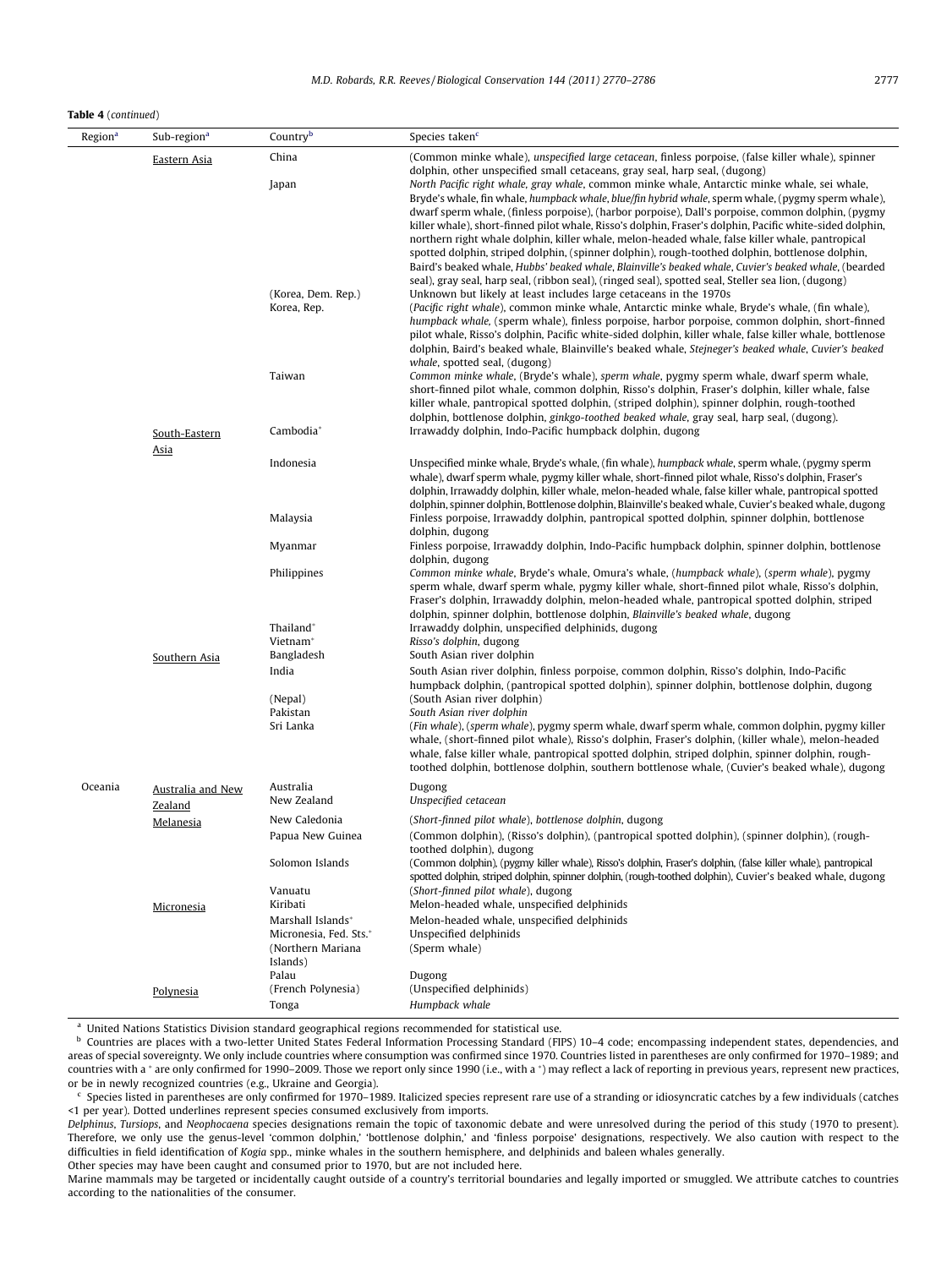<span id="page-8-0"></span>Number of countries with evidence of marine mammal consumption, and number of species consumed during the periods 1970–1989 and 1990–2009.

|                                                                 |                 | Period          |                 |
|-----------------------------------------------------------------|-----------------|-----------------|-----------------|
|                                                                 | 1970-1989       | 1990-2009       | Overall         |
| Countries reporting consumption:<br>Number of species consumed: | 107             | 114             | 125             |
| Large cetaceans                                                 | 12              | 12              | 14              |
| Small cetaceans <sup>a</sup>                                    | 45 <sup>a</sup> | 51 <sup>a</sup> | 54 <sup>a</sup> |
| Pinnipeds                                                       | 16              | 16              | 16              |
| <b>Sirenians</b>                                                | 4               | 4               | 4               |
| Fissipeds                                                       |                 |                 | 2               |
| Total species <sup>a</sup>                                      | 78 <sup>a</sup> | 85 <sup>a</sup> | 90 <sup>a</sup> |

<sup>a</sup> Delphinus, Tursiops, and Neophocaena are each counted as one species for comparisons between periods.

consumed 15 or more species of marine mammals; six of these countries were in Asia, four in the Arctic, one in South America, and one in West Africa [\(Table 6\)](#page-9-0). About two thirds of all marine mammal species have been subject to consumption in at least one country since 1990, the primary exceptions being several protected species of large cetaceans, some species (e.g. beaked whales) that occur far offshore and are rarely observed, and the Antarctic seals.

With respect to categories of acquisition since 1990 ([Tables 2](#page-4-0) [and 3\)](#page-4-0), only 16 countries were exclusively in our Non-Targeted-Salvage category, reflecting the predominance of intentional killing in the other 98 (86%) countries reporting consumption. In at least 50 countries, products were distributed into markets and other commodity chains, sometimes including exports to other countries ([Table 6\)](#page-9-0). We discuss these attributes below, starting with modes of acquisition, and then how products have been exchanged.

#### 3.2. Non-Targeted-Salvage acquisition of marine mammals

Non-Targeted-Salvage acquisition is characterized by the lack of intent (and usually a lack of incentives) to capture or kill the animal, which is usually found (a) stranded, or (b) inadvertently drowned in a net, trap, or line.

#### 3.2.1. Strandings

Strandings were historically regarded as divine 'gifts' and gained cultural significance in places such as Brazil [\(Castilho,](#page-14-0) [2008\)](#page-14-0), Tierra Del Fuego ([Piana, 2005](#page-15-0)), southern and western Africa ([Findlay et al., 1992; Weir, 2010\)](#page-14-0), North Sulawesi [\(Mous and](#page-15-0) [DeVantier, 2001](#page-15-0)), and New Zealand ([Cawthorn, 1997](#page-14-0)). Elsewhere, times of hardship and food scarcity encouraged the scavenging of stranded animals to alleviate hunger. The Makah (United States) historically hunted both gray and humpback whales, but used beached gray whales for food during the Great Depression of the 1930s, and anecdotal reports suggest the practice continued at least to the 1980s ([Sepez, 2008\)](#page-15-0). We confirmed Non-Targeted-Salvage acquisition and consumption of strandings in 26 countries since 1990 [\(Table 6](#page-9-0)).

## 3.2.2. Inadvertent captures in fishing gear

In the former German Democratic Republic, marine mammals (including common minke whales) drowned in fishing nets were reported to be utilized in government food programs (Heidbrink, pers. comm., 19 January 2010). Similar distribution of marine mammal products derived from animals inadvertently drowned in fishing gear continues in Greenland and many Asian countries (but see below on the targeted nature of some of these catches). In developing regions, marine mammals may have been released or broken free from traditional gear in the past, but they rarely are able to escape after being caught in nylon and other synthetic

nets that proliferated around the world after their introduction in the 1950s ([Leatherwood and Reeves, 1989; Valdemarsen, 2001\)](#page-15-0). Some fishermen, such as at Kakinada in India, report that they have always retained and often consumed cetaceans drowned inadvertently in fishing nets, but deny deliberately killing them ([Yousuf](#page-16-0) [et al., 2009](#page-16-0)). Evidence of consumption of Non-Targeted-Salvaged marine mammals caught in fishing gear was found in 76 countries since 1990 [\(Table 6](#page-9-0)).

#### 3.3. Non-Targeted-Deliberate acquisition of marine mammals

Whereas Non-Targeted-Salvage involves the use of inadvertently killed marine mammals, Non-Targeted-Deliberate acquisition reflects the intentional killing of marine mammals when they are (a) found live-stranded on beaches, (b) entrapped by sea ice in high latitudes, or (c) caught alive in fishing gear. Only 10 of the 57 countries with Non-Targeted-Deliberate acquisition of marine mammals did not also have evidence of Targeted hunting.

#### 3.3.1. Strandings

Deliberate killing of stranded animals for food is reported in relatively few (10) countries around the world since 1990 [\(Table 6\)](#page-9-0).

#### 3.3.2. Entrapment

Ice entrapments of marine mammals such as narwhals can provide unplanned opportunities for acquisition of marine mammals for food. For example, in 2008, at least 629 narwhals were killed by hunters in Nunavut (Canada) during an ice entrapment [\(NAM-](#page-15-0)[MCO, 2009\)](#page-15-0). We found evidence for such acquisition only in Canada and Greenland ([Table 6](#page-9-0)) although it may also occur in Alaska (USA) and northern Russia.

#### 3.3.3. Incidental captures in fishing gear

Direct observations or interviews with fishermen and community members provided evidence for the Non-Targeted-Deliberate acquisition of marine mammals by fishermen for food in 54 countries since 1990 ([Table 6](#page-9-0)).

Use of non-targeted marine mammals killed in fishing gear (excluding set and trap nets which we regard as targeted and are described below) for public food programs has been a consistent practice in Japan since the mid-1900s [\(Endo and Yamao, 2007\)](#page-14-0), and in both Japan and Korea the food produced from these non-targeted animals is also now distributed into commercial markets ([Ishihara and Yoshii, 2000; Kang and Phipps, 2000\)](#page-15-0). Incidentally caught small cetaceans were discarded at Selinog Island in the Philippines until the 1960s when a dolphin was incidentally caught by fishermen, cooked, and found palatable; this led to increased demand for and commerce in cetacean meat, with small cetaceans caught in gear increasingly killed by fishermen [\(Dolar et al., 1994;](#page-14-0) [Dolar, 1999](#page-14-0)). In Sri Lanka, small cetaceans incidentally caught in small-scale fisheries have been used for human consumption since at least the 1950s [\(Dayaratne and Joseph, 1993; Leatherwood and](#page-14-0) [Reeves, 1989\)](#page-14-0). Small cetaceans captured in Sri Lanka's industrial fisheries were generally not utilized until the early 1990s, at which time the non-targeted (and targeted) acquisition of cetaceans in fishing nets increased ([Ilangakoon et al., 2000](#page-15-0)). In Peru, dolphins and porpoises captured in fishing nets have been kept and consumed since at least 1960, but by the 1980s, the demand for dolphin meat in the markets of small Peruvian ports was driving the systematic killing and consumption of thousands of small cetaceans in conjunction with fishing activities [\(Van Waerebeek and](#page-16-0) [Reyes, 1994; Alfaro-Shigueto et al., 2008](#page-16-0)). Similar trends are reported in Ghana ([Van Waerebeek et al., 2009\)](#page-16-0), Madagascar ([Andrianarivelo, 2001; Cerchio et al., 2009](#page-14-0)), and Myanmar [\(Tun](#page-16-0) [et al., 2006\)](#page-16-0).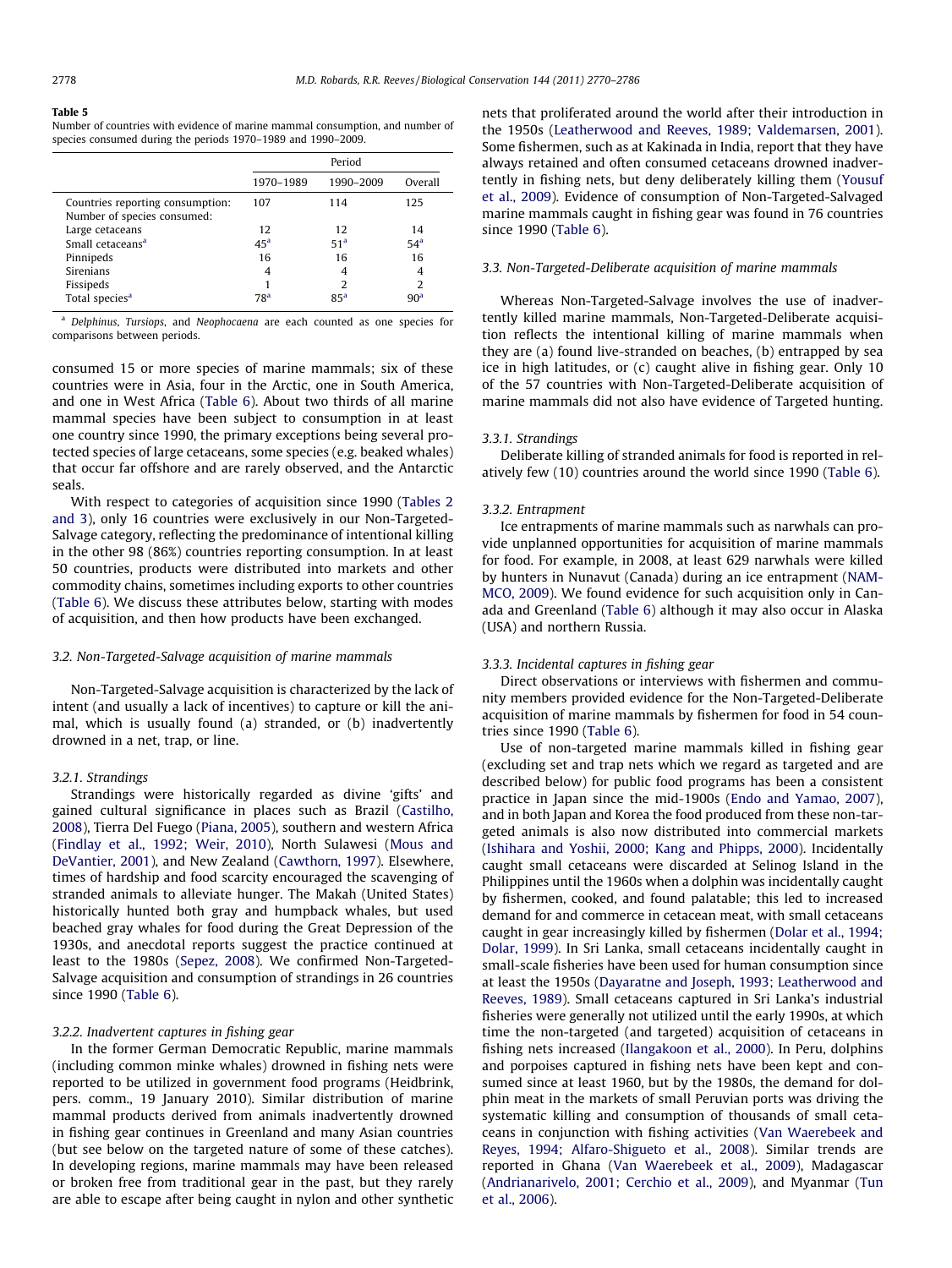<span id="page-9-0"></span>Number of animals and species of marine mammals used for human consumption 1990–2009, classification of the mode of acquisition, and marketing, by country.

|                     |                         |                                  | Acquisition: 1990-2009    |                   |                       | Type of acquisition <sup>d</sup>         | $\tilde{}$                            | $\mathsf{Markets}^{\mathsf{h}}$ |  |
|---------------------|-------------------------|----------------------------------|---------------------------|-------------------|-----------------------|------------------------------------------|---------------------------------------|---------------------------------|--|
| Region <sup>a</sup> | Sub-Region <sup>a</sup> | Countryb                         | Animals/Year <sup>c</sup> | # Species         | Targeted <sup>e</sup> | Non-Targeted-<br>Deliberate <sup>f</sup> | Non-Targeted-<br>Salvage <sup>g</sup> |                                 |  |
| Americas            | Northern America        | Canada                           | >1000                     | 15                | $\mathbf Y$           | N, E                                     | N                                     | R, E                            |  |
|                     |                         | Greenland                        | >1000                     | 19                | Y                     | N, E                                     | N, S                                  | R                               |  |
|                     |                         | <b>United States</b>             | >1000                     | 17                | Y                     | S                                        | N                                     | R                               |  |
|                     | Central America         | Belize                           | 1s                        | $\mathbf{1}$      | Y                     |                                          |                                       |                                 |  |
|                     |                         | Costa Rica                       | Unk.                      | $\mathbf{1}$      | Y                     |                                          |                                       |                                 |  |
|                     |                         | Guatemala                        | 10 <sub>s</sub>           | $\mathbf{1}$      | Y                     |                                          |                                       | $\mathbb{R}$                    |  |
|                     |                         | Honduras                         | Unk.                      | $\mathbf{1}$      | Y                     | N                                        |                                       |                                 |  |
|                     |                         | Mexico                           | Unk.                      | $\mathbf{1}$      | Y                     |                                          |                                       |                                 |  |
|                     |                         | Nicaragua<br>Panama              | 10 <sub>s</sub><br>1s     | 1<br>$\mathbf{1}$ | Y<br>Y                | N                                        |                                       | $\mathbf R$                     |  |
|                     | Caribbean               | Cuba                             | 1s                        | $\mathbf{1}$      | Y                     |                                          |                                       |                                 |  |
|                     |                         | Dominican Republic               | 10 <sub>s</sub>           | $\mathbf{1}$      | Y                     |                                          |                                       |                                 |  |
|                     |                         | Haiti                            | Unk. $†$                  | $1^{\dagger}$     | Y                     |                                          |                                       |                                 |  |
|                     |                         | Jamaica                          | Unk.                      | $\mathbf{1}$      | Y                     |                                          |                                       |                                 |  |
|                     |                         | Puerto Rico                      | $\leq$ 1                  | $\mathbf{1}$      | Y                     |                                          | N                                     | $\mathbb R$                     |  |
|                     |                         | St. Lucia                        | 100s                      | 11                | Y                     |                                          |                                       | $\mathbb R$                     |  |
|                     |                         | St. Vincent and the Grenadines   | 100s                      | 14                | Y                     |                                          | S                                     | $\mathbb R$                     |  |
|                     |                         | Trinidad and Tobago              | Unk.                      | 3                 | Y                     | N                                        | N                                     | R                               |  |
|                     | South America           | Argentina                        | Unk.                      | 4                 |                       | N                                        | N                                     |                                 |  |
|                     |                         | <b>Bolivia</b>                   | Unk.                      | $\mathbf{1}$      | Y                     |                                          |                                       |                                 |  |
|                     |                         | <b>Brazil</b>                    | 100s                      | 14                | Y                     | N, S                                     | N, S                                  |                                 |  |
|                     |                         | Chile<br>Colombia                | Unk.<br>1s                | 6<br>3            | Y<br>Y                | N                                        | N<br>N                                | $\mathbb R$                     |  |
|                     |                         | Ecuador                          | 1s                        | $\mathbf{1}$      | Y                     |                                          |                                       |                                 |  |
|                     |                         | French Guiana                    | Unk.                      | 2                 | Y                     |                                          | N                                     |                                 |  |
|                     |                         | Peru                             | >1000                     | 16                | Y                     | N, S                                     | N, S                                  | R                               |  |
|                     |                         | Suriname                         | Unk.                      | $\mathbf{1}$      | Y                     |                                          |                                       |                                 |  |
|                     |                         | Venezuela                        | >1000                     | $\overline{7}$    | Y                     |                                          | N                                     |                                 |  |
| Europe              | Northern Europe         | Denmark <sup>#</sup>             | Unk.                      | $9^{\uparrow}$    | ŧ                     | ŧ                                        | $\ddagger$                            | I                               |  |
|                     |                         | Estonia                          | 10 <sub>s</sub>           | $\overline{2}$    | Y                     | ${\bf N}$                                | N                                     |                                 |  |
|                     |                         | Faeroe Islands                   | >1000                     | $\overline{7}$    | Y                     |                                          | S                                     | R, I                            |  |
|                     |                         | Finland                          | Unk.                      | $\mathbf{1}$      | Y                     |                                          |                                       | R                               |  |
|                     |                         | Iceland                          | 100s                      | $8^{\dagger}$     | Y                     |                                          | N                                     | R, I, E                         |  |
|                     |                         | Norway                           | 100s                      | 7                 | Y                     |                                          |                                       | R, I, E                         |  |
|                     |                         | Sweden                           | 100s                      | $\boldsymbol{2}$  | Y                     |                                          |                                       | R                               |  |
|                     | <b>Western Europe</b>   | France                           | Unk.                      | 3                 |                       | N                                        | N                                     | $\mathbf{i}$                    |  |
|                     | Eastern Europe          | <b>Bulgaria</b>                  | Unk.                      | 3                 |                       |                                          | N                                     | ${\bf R}$                       |  |
|                     |                         | Georgia                          | Unk.                      | $\mathbf{1}$      |                       |                                          | S                                     |                                 |  |
|                     |                         | Russian Federation               | >1000                     | 16                | Y                     |                                          |                                       | ${\bf R}$                       |  |
|                     |                         | Ukraine                          | Unk.                      | 3                 |                       |                                          | N                                     | R                               |  |
|                     | Southern Europe         | Italy                            | Unk.                      | 5                 | $\mathbf Y$           |                                          |                                       | $\mathbb{R}$                    |  |
|                     |                         | Portugal                         | Unk.                      | $\mathbf{1}$      |                       |                                          | N                                     |                                 |  |
|                     |                         | Spain                            | Unk.                      | 3                 |                       |                                          | N                                     |                                 |  |
| Africa              | Northern Africa         | Egypt, Arab Rep.                 | 1s                        | 1                 |                       |                                          | N                                     |                                 |  |
|                     |                         | Sudan                            | $\leq$ 1                  | $\mathbf{1}$      |                       |                                          | N                                     |                                 |  |
|                     | Western Africa          | Benin                            | Unk.                      | $\mathbf{1}$      | Y                     | N                                        | N                                     |                                 |  |
|                     |                         | Cape Verde                       | 1s                        | 3                 | Y                     | S                                        | S                                     | $\mathbb R$                     |  |
|                     |                         | Côte d'Ivoire                    | Unk.                      | $\overline{a}$    | Y                     | N                                        | ${\bf N}$                             |                                 |  |
|                     |                         | Gambia, The                      | $10s^{\dagger}$           | 3                 | Y                     | N                                        | N                                     | $\mathbb R$                     |  |
|                     |                         | Ghana                            | >1000                     | 18                | Y                     | N                                        | N, S                                  | $\mathbf R$                     |  |
|                     |                         | Guinea                           | Unk.<br>10 <sub>s</sub>   | 5<br>2            | Y                     | N                                        | N, S                                  |                                 |  |
|                     |                         | Guinea-Bissau<br>Liberia         | Unk.                      | $\mathbf{1}$      | Y<br>Y                | N<br>${\bf N}$                           | N<br>N                                |                                 |  |
|                     |                         | Mali                             | Unk.                      | $\mathbf{1}$      | Y                     |                                          |                                       | $\bf{I}$                        |  |
|                     |                         | Mauritania                       | Unk.                      | $\overline{a}$    | Y                     |                                          | N                                     |                                 |  |
|                     |                         | Niger                            | Unk.                      | $\mathbf{1}$      | Y                     | N                                        | N                                     | I                               |  |
|                     |                         | Nigeria                          | Unk.                      | $\overline{2}$    | Y                     | N                                        | N                                     | ${\mathbb R}$                   |  |
|                     |                         | Senegal                          | $10s^{\dagger}$           | 9                 | Y                     | N, S                                     | N, S                                  | $\mathbb R$                     |  |
|                     |                         | Sierra Leone                     | 10 <sub>s</sub>           | $\overline{2}$    | Y                     | N                                        | N                                     | R                               |  |
|                     |                         | Togo                             | $10s^{\dagger}$           | 3                 | Y                     |                                          | N, S                                  | R,E                             |  |
|                     | Middle Africa           | Angola                           | Unk $†$                   | $\mathbf{1}$      | Y                     | ${\bf N}$                                | ${\bf N}$                             |                                 |  |
|                     |                         | Cameroon                         | $100s$ <sup>†</sup>       | 4                 | Y                     | N, S                                     | N, S                                  | R, I, E                         |  |
|                     |                         | Chad                             | Unk.                      | $\mathbf{1}$      | Y                     | N                                        | N                                     | R, I, E                         |  |
|                     |                         | Congo, Dem. Rep.                 | Unk.                      | $\mathbf{1}$<br>3 | Y<br>Y                | N                                        | N                                     |                                 |  |
|                     |                         | Congo, Rep.<br>Equatorial Guinea | Unk. $^{\dagger}$<br>Unk. | $\overline{a}$    | Y                     | ${\bf N}$<br>N                           | ${\bf N}$<br>N                        | ${\bf R}$                       |  |
|                     |                         | Gabon                            | 10 <sub>s</sub>           | $\overline{4}$    | Y                     | N, S                                     | N                                     | $\mathbf R$                     |  |
|                     |                         |                                  |                           |                   |                       |                                          |                                       |                                 |  |

(continued on next page)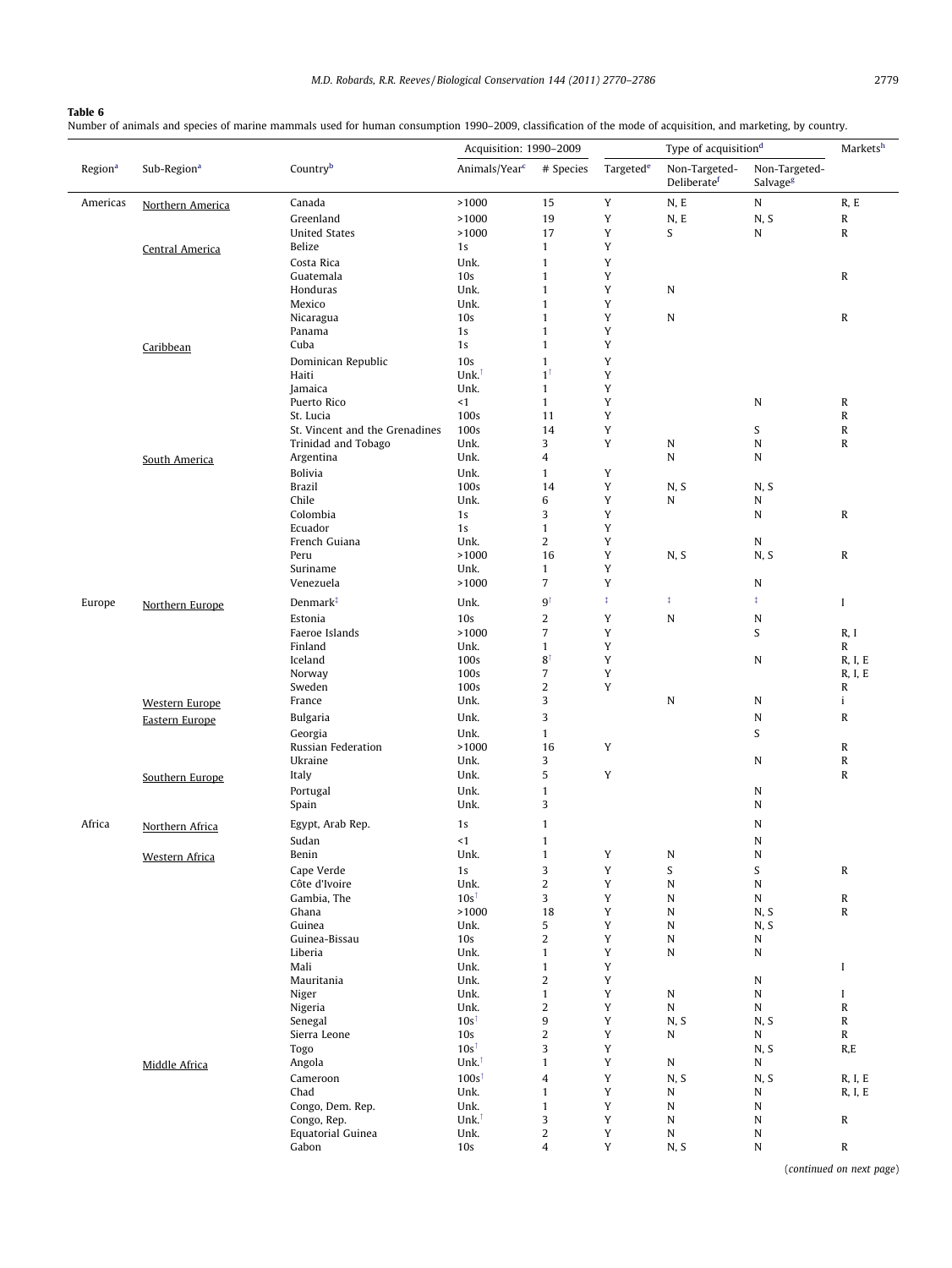#### <span id="page-10-0"></span>Table 6 (continued)

|                     | Sub-Region <sup>a</sup>   | Countryb              | Acquisition: 1990-2009    |                   |                       | Type of acquisition <sup>d</sup>         |                                       |                     |
|---------------------|---------------------------|-----------------------|---------------------------|-------------------|-----------------------|------------------------------------------|---------------------------------------|---------------------|
| Region <sup>a</sup> |                           |                       | Animals/Year <sup>c</sup> | # Species         | Targeted <sup>e</sup> | Non-Targeted-<br>Deliberate <sup>f</sup> | Non-Targeted-<br>Salvage <sup>g</sup> |                     |
| Asia                | Southern Africa           | São Tomé and Principe | Unk.                      | $1^\uparrow$      |                       |                                          | N                                     |                     |
|                     |                           | Namibia               | Unk.                      | $\mathbf{1}$      | Y                     |                                          |                                       | ${\mathbb R}$       |
|                     |                           | South Africa          | 1s                        | $5^{\dagger}$     |                       | S                                        | N, S                                  |                     |
|                     | Eastern Africa            | Comoros               | 1s                        | $\mathbf{1}$      | Y                     | ${\bf N}$                                | N                                     |                     |
|                     |                           | Djibouti              | Unk.                      | $\mathbf{1}$      |                       | ${\bf N}$                                | ${\bf N}$                             |                     |
|                     |                           | Eritrea               | Unk.                      | $\mathbf{1}$      |                       | ${\bf N}$                                | ${\bf N}$                             |                     |
|                     |                           | Kenya                 | 10 <sub>s</sub>           | $\mathbf{1}$      |                       | ${\bf N}$                                | N                                     |                     |
|                     |                           | Madagascar            | 100s                      | 10                | Y                     | N, S                                     | N, S                                  | ${\tt R}$           |
|                     |                           | Mayotte               | 1s                        | $\mathbf{1}$      | Y                     | ${\bf N}$                                | ${\bf N}$                             | ${\mathbb R}$       |
|                     |                           | Mozambique            | Unk.                      | $\overline{2}$    | Y                     | ${\bf N}$                                | ${\bf N}$                             |                     |
|                     |                           | Seychelles            | Unk.                      | $\overline{2}$    | Y                     |                                          | ${\bf N}$                             |                     |
|                     |                           | Somalia<br>Tanzania   | Unk.<br>10 <sub>s</sub>   | $\mathbf{1}$<br>8 |                       | ${\bf N}$                                | N<br>N, S                             |                     |
|                     |                           |                       |                           |                   |                       |                                          |                                       |                     |
|                     | Western Asia              | Bahrain               | Unk.                      | $\mathbf{1}$      |                       |                                          | N                                     |                     |
|                     |                           | Georgia               | Unk.                      | 3                 |                       |                                          | ${\bf N}$                             |                     |
|                     |                           | Oman                  | Unk.                      | $\overline{4}$    | Y                     | ${\bf N}$                                | N                                     | $\mathbb{R}$        |
|                     |                           | Qatar                 | 1s                        | $\mathbf{1}$      |                       |                                          | N                                     |                     |
|                     |                           | Saudi Arabia          | 1s                        | $\mathbf{1}$      |                       | N                                        | N                                     |                     |
|                     |                           | Turkey                | <1                        | $\mathbf{1}$      |                       |                                          | N                                     |                     |
|                     |                           | United Arab Emirates  | 10 <sub>s</sub>           | $\mathbf{1}$      |                       | N                                        | N                                     | $\mathbb R$         |
|                     |                           | Yemen, Rep.           | Unk.                      | $\mathbf{1}$      |                       |                                          | N                                     |                     |
|                     | Eastern Asia              | China                 | Unk.                      | $6^{\dagger}$     | Y                     | N                                        | N                                     | R, I                |
|                     |                           | Japan                 | >1000                     | 32                | Y                     | ${\bf N}$                                | N, S                                  | R, I                |
|                     |                           | Korea, Rep.           | $10s^{\dagger}$           | $18^{\dagger}$    | Y                     | N                                        | N                                     | R, I                |
|                     | South-Eastern Asia        | Taiwan<br>Cambodia    | >1000<br>1s               | 17<br>3           | Y<br>Y                | ${\bf N}$<br>N                           | ${\bf N}$<br>N, S                     | R, I                |
|                     |                           |                       |                           |                   |                       |                                          |                                       |                     |
|                     |                           | Indonesia             | 100s                      | 19<br>6           | Y<br>Y                | ${\bf N}$                                | N, S                                  | ${\bf R}$           |
| Oceania             |                           | Malaysia<br>Myanmar   | >1000<br>100s             | 6                 | Y                     | N<br>${\bf N}$                           | N<br>N, S                             | R, E<br>$\mathbf R$ |
|                     |                           | Philippines           | 100s                      | 17                | Y                     | ${\bf N}$                                | N, S                                  | R, I                |
|                     |                           | Thailand              | Unk.                      | 3                 | Y                     |                                          | N, S                                  | ${\tt R}$           |
|                     |                           | Vietnam               | 1s                        | $\boldsymbol{2}$  | Y                     | N                                        | N                                     | ${\tt R}$           |
|                     | Southern Asia             | Bangladesh            | Unk.                      | $\mathbf{1}$      |                       | N                                        | N                                     |                     |
|                     |                           | India                 | 100s                      | 8                 | Y                     | ${\bf N}$                                | N, S                                  | ${\mathbb R}$       |
|                     |                           | Pakistan              | $\leq 1$                  | $\mathbf{1}$      | Y                     |                                          |                                       |                     |
|                     |                           | Sri Lanka             | >1000                     | 15                | Y                     | ${\bf N}$                                | ${\bf N}$                             | ${\mathbb R}$       |
|                     | Australia and New Zealand | Australia             | >1000                     | $\mathbf{1}$      | Y                     |                                          |                                       |                     |
|                     |                           | New Zealand           | $\leq$ 1                  | Unk.              |                       |                                          | S                                     |                     |
|                     |                           | New Caledonia         | 10 <sub>s</sub>           | 2                 | Y                     |                                          | S                                     |                     |
|                     | Melanesia                 | Papua New Guinea      | 100s                      | $\mathbf{1}$      | Y                     |                                          |                                       |                     |
|                     |                           | Solomon Islands       | >1000                     | $\overline{7}$    | Y                     | N, S                                     | N, S                                  | R<br>${\mathbb R}$  |
|                     |                           | Vanuatu               | 1s                        | $\mathbf{1}$      | Y                     |                                          |                                       |                     |
|                     | Micronesia                | Kiribati              | Unk.                      | $\overline{2}$    | Y                     |                                          |                                       |                     |
|                     |                           | Marshall Islands      | 1s                        | $\overline{2}$    | $\mathbf Y$           |                                          | S                                     |                     |
|                     |                           | Micronesia, Fed. Sts. | 1s                        | $\mathbf{1}$      | $\mathbf Y$           |                                          |                                       |                     |
|                     |                           | Palau                 | 1s                        | $\mathbf{1}$      | Y                     |                                          |                                       |                     |
|                     | Polynesia                 | Tonga                 | $\leq$ 1                  | $\mathbf{1}$      |                       |                                          | C                                     |                     |
|                     |                           |                       |                           |                   |                       |                                          |                                       |                     |

<sup>a</sup> United Nations Statistics Division standard country and geographical regions recommended for statistical use.

<sup>b</sup> Countries are places with a two-letter United States Federal Information Processing Standard (FIPS) 10-4 code; encompassing independent states, dependencies, and areas of special sovereignty.

Recognizing the vagaries in reporting, we only differentiate by orders-of-magnitude the maximum reported or estimated number of marine mammals killed or collected for human consumption in a year. These represent minimum estimates. We do not scale data from individual locations to country-wide estimates unless such extrapolations are given in the source. We have not used 10,000s because of uncertainty with respect to the extent of actual consumption from the largest acquisitions which usually involve seals. Where animals per year are denoted as unknown (Unk.), we expect most of these instances to involve few animals based on our review and communications with regional experts.

Blank cells reflect a lack of evidence for a specific type of acquisition.

Yes indicates a situation where the animal is intentionally pursued (i.e., targeted and killed in drives or nets, or by shooting or harpooning). Operations where fishermen switch from targeting fish to targeting marine mammals during a single outing are classified as Targeted acquisition.

<sup>f</sup> Non-Targeted-Deliberate acquisition refers to instances where the animal is not directly targeted but is deliberately killed. Three primary sources for this type of acquisition are Nets, Strandings, and natural Entrapments (usually by ice). We have been cautious in our attribution of this category, so net-caught animals are classified as Non-Targeted-Salvage unless there is evidence that the killing was purposeful. Such evidence would include direct observation or the presence and use of weaponry such as harpoons to kill or retrieve entrapped/stranded animals. We have also considered the incentives to capture and kill marine mammals such as markets (see text).

<sup>g</sup> Non-Targeted-Salvage acquisition refers to instances where there was no deliberate attempt to increase the chances of animal deaths, although people may try to increase their own chances of finding dead animals. Primary drivers for making animals available for non-targeted salvage are Nets; Strandings; and Collisions with ships.

h Consumption was considered local if by the person who acquired the animal or by that person's kin and close social networks. If the carcass was traded or sold into wider commodity chains and destined for more distant consumption, it was considered exchanged. We differentiated marketing within a Region from transboundary Imports or Exports. When the consumption was considered as an idiosyncratic event, the letter symbol is lower case.

Numbers are likely higher than indicated, judging by qualitative or anecdotal evidence.

Consumption results from some small remittances, including of minke whale meat from relatives in Greenland ([Horwood, 1990\)](#page-15-0).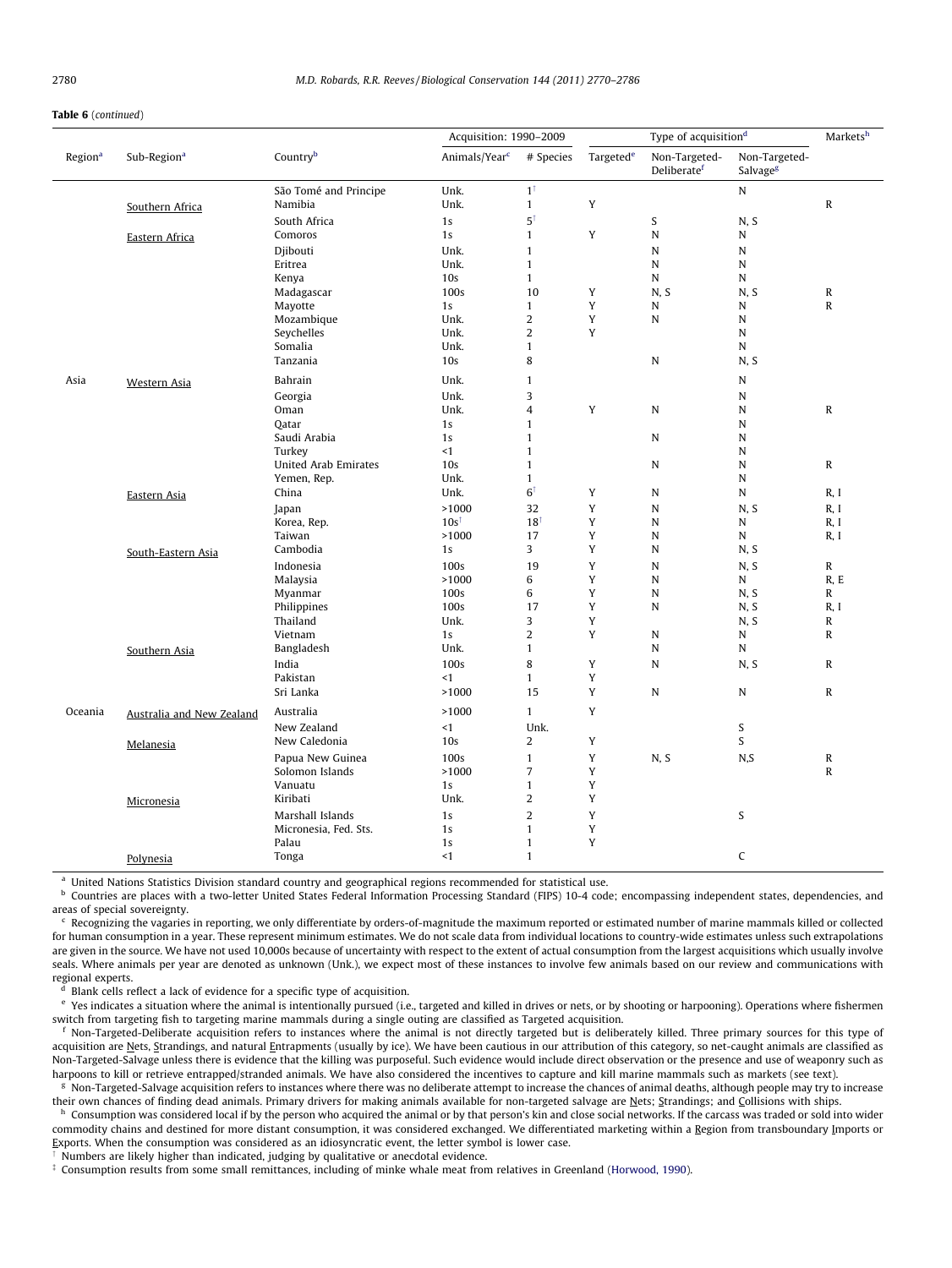<span id="page-11-0"></span>Sirenians are widely regarded as a delicious, nutritious source of food in many regions, and often also contribute to a lucrative trade in parts such as tusks, bones, and 'tears' for medicines and aphrodisiacs [\(Marsh et al., 2002; Montoya-Ospina et al., 2001\)](#page-15-0). Consequently, even in areas without targeted hunting, or where food is not the primary motivation to kill them, sirenians are often killed and eaten if found alive, either stranded or captured in fishing gear ([Muir et al., 2003; Hines et al., 2008; Tun and Ilangakoon, 2007;](#page-15-0) [Ilangakoon et al., 2008](#page-15-0)). In some countries such as Cambodia, the scarcity of dugongs makes a targeted hunt impractical, but dugongs are still killed and consumed when incidentally caught in fishing gear ([Marsh et al., 2002](#page-15-0)).

#### 3.4. Targeted acquisition of marine mammals

Targeted acquisition of marine mammals has occurred in 87 of the 114 countries where we found evidence of marine mammal consumption since 1990, making this the most widespread acquisition category [\(Table 6](#page-9-0)).

Some indigenous communities have hunted marine mammals for millennia, including cetaceans and pinnipeds in the Arctic ([McCartney, 1979](#page-15-0)), dugongs in the Torres Strait region between Australia and Papua New Guinea [\(Crouch et al., 2007](#page-14-0)), manatees in West Africa [\(Jousse et al., 2008\)](#page-15-0), and West Indian manatees in many of the countries bordering the Caribbean ([Lefebvre et al.,](#page-15-0)



Fig. 1. Minimum global extent and magnitude (A), and diversity (B) of marine mammal catches for human consumption since 1990. Notes: Data are presented based on ecoregion boundaries developed for marine [\(Spalding et al., 2007](#page-16-0)) and freshwater ecosystems ([Abell et al., 2008](#page-14-0)). Catches attributed to a specific ecoregion may be derived from multiple countries, or from only a portion of the catches for a single country. Catches may occur only in a small part of a given ecoregion. Values represent the minimum number of animals or species that are caught. Catches in the Arctic are numerically dominated by pinnipeds and small cetaceans (primarily belugas and narwhals). Catches elsewhere are numerically dominated by small cetaceans and sirenians.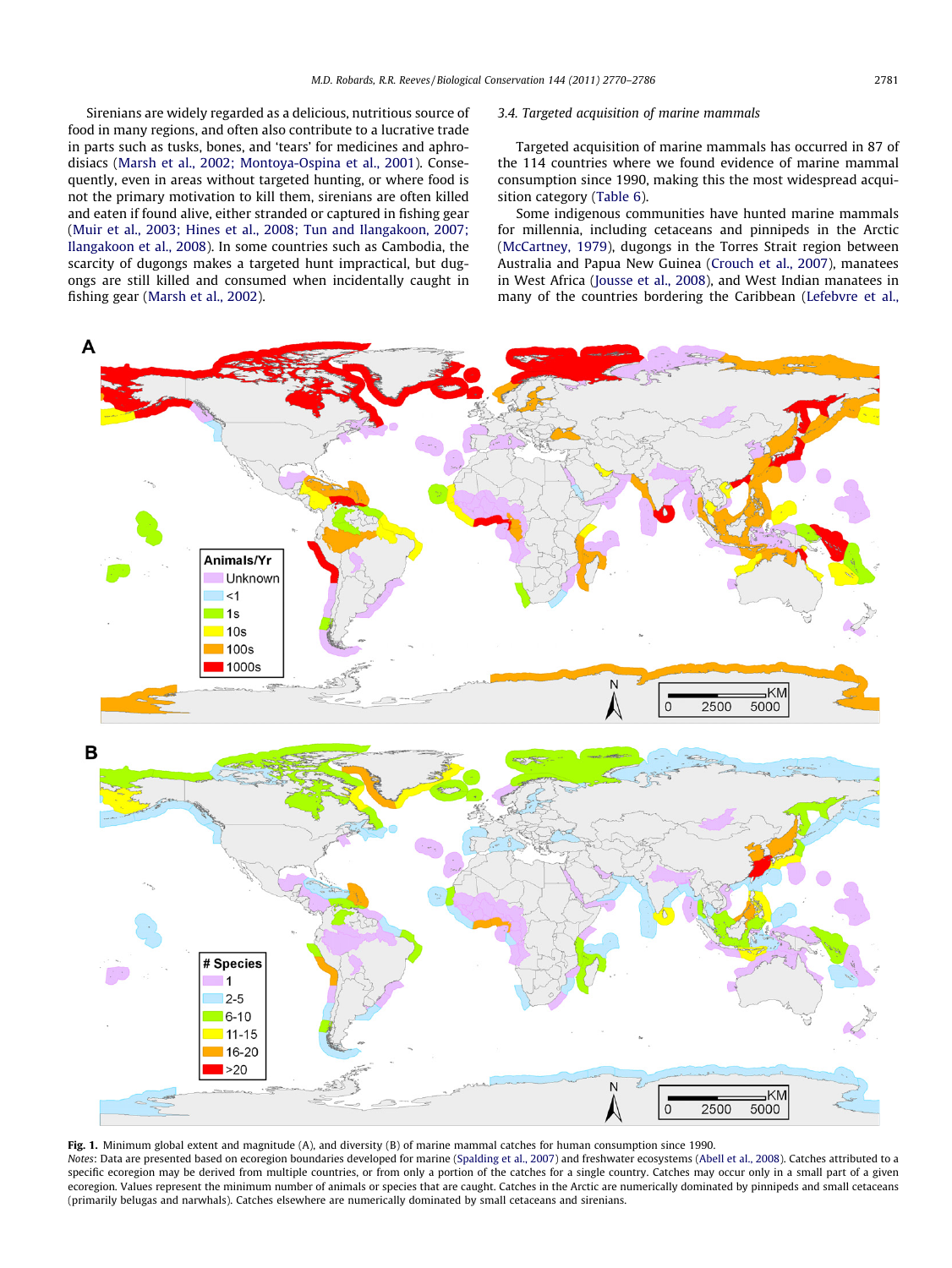[2001\)](#page-15-0). Elsewhere, local hunting of marine mammals for food has developed over hundreds of years, including for small cetaceans in at least the Faeroe Islands (maybe for over 1000 years; [Joensen,](#page-15-0) [1990\)](#page-15-0), Indonesia ([Barnes, 1996\)](#page-14-0), Japan [\(Kasuya, 2007\)](#page-15-0), the Philippines ([Acebes, 2009\)](#page-14-0), and probably the Solomon Islands [\(Takeka](#page-16-0)[wa, 1996; Dawbin, 1966\)](#page-16-0). Amazonian manatees have been hunted and consumed for at least many hundreds of years in the Amazon basin [\(Rosas, 1994](#page-15-0)). Many of these long-standing hunts include characteristic social attributes such as the sharing of products within social networks and strong traditions associated with the capture and use of the animals.

The origins of some hunts can be traced back to migrations of hunter-gatherers, such as the Thule Eskimo whalers of the Western Arctic [\(McCartney, 1979](#page-15-0)), while others developed from Euro-American commercial whaling that introduced new practices in the 1800s, such as at St. Vincent, St. Lucia, Venezuela, and Dominica in the Caribbean [\(Caldwell and Caldwell, 1971\)](#page-14-0). In other regions, marine mammal consumption has involved the arrival of new cultural groups, including fishermen who used marine mammals for food elsewhere, or inland groups previously unfamiliar with marine mammals and who may regard them as fish (e.g., [Beasley and Davidson, 2007](#page-14-0)). In West Africa, targeting of marine mammals for food had little precedent in some countries prior to the advent of synthetic nets that facilitated capture [\(Maigret,](#page-15-0) [1994\)](#page-15-0). In other regions, hunger alone, such as during times of war, has been the initial stimulus to eat marine mammals. In many cases, the development of marine mammal use as food for humans in one community has been followed by diffusion of the practice to neighboring communities and regions.

Regarding the magnitude of current Targeted acquisition, most of the industrial whaling for large cetaceans had ended by the 1980s, but such whaling to obtain food products for humans continues in Japan (100s to >1000/yr), Norway (100s), and Iceland (10s). 'Subsistence' whaling for large mysticetes (baleen whales) persists on a relatively small scale in a few areas, principally Greenland (>100 minke whales, >10 fin and <10 humpback whales per year), Russia (>100 gray whales and a few bowhead whales per year), and Alaska (10s of bowhead whales per year); and for large odontocetes (toothed whales) in Indonesia (10s of sperm whales per year). The large 20th century hunts for small cetaceans in the Black Sea largely ended in the 1980s, with the minimal ongoing consumption now relying on salvage from stranded animals or those incidentally caught in fishing nets (Birkun, pers. comm., 3 December 2009). The largest ongoing Targeted acquisition of small cetaceans is in Japan, where the average annual reported catch exceeded 17,000 animals between 1995 and 2004 ([Kasuya, 2007\)](#page-15-0). The next largest annual catch of small cetaceans for any country was rarely more than 10% of the Japanese catch. Large numbers of pinnipeds (sometimes in the 100s of 1000s/year) are hunted primarily for their pelts or to protect fisheries in Scandinavia (Norway, Sweden, and Finland), Canada, and Namibia. These hunts, which do not include the large-scale 'subsistence' hunting of pinnipeds in Alaska, Canada, Greenland, and Russia, also produce, largely as a by-product, some meat that is used for human consumption. Although the demand for this seal meat is reportedly increasing in Scandinavia, demand remains well below the supply of carcasses in Scandinavia, Canada, and Namibia ([ECDGE, 2008](#page-14-0)). Subsistence consumption of seals in Arctic countries is in the 1000s/year, and may exceed 10,000 in some countries, although comprehensive data to establish this are not available. Dugongs are hunted in the 100s to >1000 in some years in Australia. In South America [\(Quin](#page-15-0)[tana-Rizzo and Reynolds, 2007\)](#page-15-0) and West Africa (Keith, pers. comm., 5 April 2010) manatees are caught in at least the low 100s.

We emphasize the Targeted nature of some catches as compared to the benign opportunism by which they are sometimes characterized. For example, in Japan, [Endo and Yamao's \(2007\)](#page-14-0) characterization of whale products derived from 'research whaling' as 'byproducts' negates both the targeted nature of acquisition, and the intent to consume products derived from those hunts. Similarly, the catches of cetaceans in Japanese or Korean fixed nets that are erroneously reported to the International Whaling Commission as 'bycatch' reflect Targeted acquisition in a multi-species passive fishery ([Kasuya, 2007\)](#page-15-0). The 'tiger nets' set by Taiwanese fishermen in Indonesia were probably the most egregious recent use of such passive fishing gears for large migratory marine life including marine mammals [\(Perrin et al., 2005\)](#page-15-0).

#### 3.5. Exchange of marine mammal products for human consumption

Nearly half of the countries (54 of 114) with evidence of marine mammal consumption since 1990 also had evidence of secondary consumption ([Table 3\)](#page-4-0) following the exchange, and sometimes marketing, of food products. Commercialization may be a natural progression from local trade, barter, or exchange, but external markets add incentives to catch marine mammals beyond the immediate nutritional needs of those doing the catching. For example, in Sabah and Sarawak (Malaysia), dugong and dolphin meat is consumed locally, but surplus is sold by fishermen within villages, then between villages, and finally in urban hubs ([Jaaman et al.,](#page-15-0) [2005\)](#page-15-0). Meat is increasingly sold outside of Malaita (Solomon Islands) to markets where the economic value of cetacean products is double that found in Malaita itself [\(Kahn, 2004](#page-15-0)). Links usually exist between different types of resources. In Greenland, for example, declining sealskin prices increased the importance of small cetaceans to hunters, apparently because they could still sell muktuk (whaleskin) at shops for relatively high prices [\(Heide-Jørgen](#page-14-0)[sen, 1990](#page-14-0)).

Some of the contemporary marine mammal hunting for food consumption and exchange was originally encouraged by outside entities. The Sri Lankan government and Canadian interests jointly sought to develop an industry to utilize dolphins for human consumption to reduce dolphin predation on fish stocks during the 1950s ([Alling, 1988\)](#page-14-0). According to [Mills et al. \(1997\),](#page-15-0) ''while whale meat had long been a part of the Japanese diet, consumption increased markedly after World War II, when US occupation forces encouraged whaling in Japan to prevent famine.'' The Kiwai (Papua New Guinea) were encouraged to kill dugongs, fish, and turtles to supply food to local hospitals, schools, jails, and local markets in Daru during the 1950s and 1960s ([Marsh](#page-15-0) [et al., 2002](#page-15-0)). In 1973, the UN's Food and Agriculture Organization delivered a whaling catcher boat and a Norwegian whaling captain to increase the capacity of whalers and fishermen to catch whales at Lamalera (Indonesia; [Barnes, 1984](#page-14-0)). [Roberts \(1939\)](#page-15-0) reported the shipping of canned whale meat to West Africa for local consumption, although he didn't indicate origin. New Zealand historically shipped whale meat to the South Pacific Islands ([Andrews, 1916](#page-14-0)).

Some 6000 tons of marine mammal food products are distributed commercially each year in Japan [\(Endo and Yamao, 2007\)](#page-14-0), from both targeted and non-targeted sources. The Republic of Korea prohibits the targeted hunting of cetaceans, but allows the products from incidentally caught (i.e., Non-Targeted) animals in markets, which are interpreted to include what we categorize here as Targeted marine mammals acquired from the multi-species setnet or trap fisheries. In Chukotka (Russian Federation), cooperative subsistence hunts involve hunters who are paid by the state to hunt marine mammals, but must then purchase products for their own consumption (Eduard Zdor, pers. comm., 21 May 2010). In Greenland, large quantities of marine mammal meat and blubber are sold in local markets [\(Caulfield, 1997](#page-14-0)).

Some food products from marine mammals are traded internationally, nominally on terms set by the Convention on Interna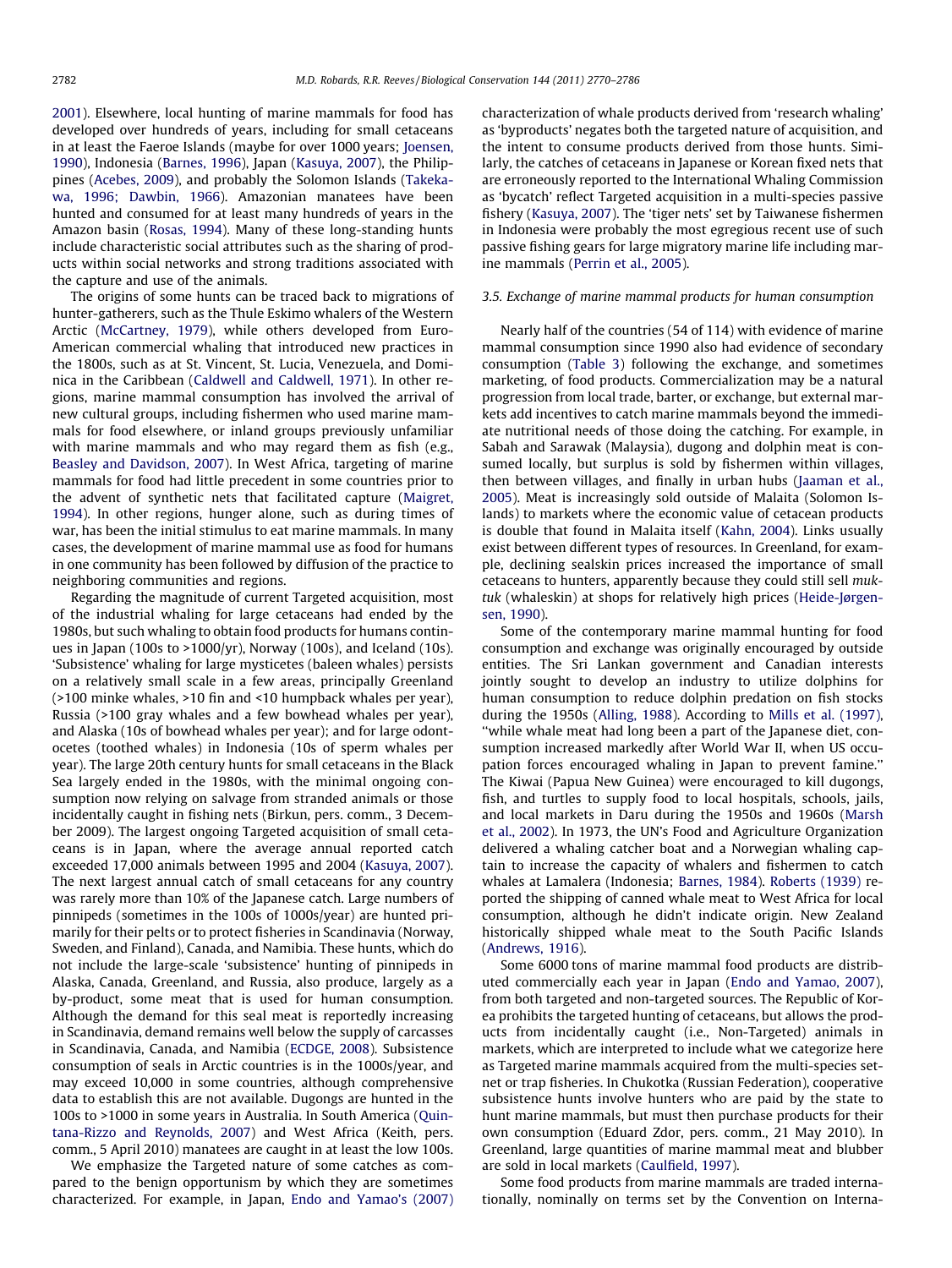tional Trade in Endangered Species of Wild Fauna and Flora (CITES). Minke whale meat has been commercially exported from Norway and Iceland, primarily to Japan ([Horwood, 1990\)](#page-15-0). Noncommercial exports of cetacean meat from Greenland and the Faeroe Islands to Denmark are common for personal consumption and cultural use by Greenlanders or Faroese residing in Denmark ([UNEP-WCMC, 2010](#page-16-0)). Canadian commercial seal hunting yields over 176 tons of meat annually ([ECDGE, 2008](#page-14-0)), of which some is exported (along with other seal parts), primarily to Asian countries. There is also relatively recent evidence of illegal international trade of cetacean meat in at least Hong Kong, Japan, Norway, the Philippines, Russia, South Korea, Taiwan, and the United States [\(Baker](#page-14-0) [and Palumbi, 1994; Mills et al., 1997; Kang and Phipps, 2000; Ray](#page-14-0)[makers, 2001; Dalebout et al., 2008; Baker et al., 2010\)](#page-14-0). Illegal transboundary transport of dugong meat for human consumption is reported between Sabah and the Philippines [\(Rajamani, 2009\)](#page-15-0). In Africa, manatee meat has been illegally transported and sold between Chad and Cameroon [\(Powell, 1996](#page-15-0)).

## 4. Discussion

Japan, followed by several of the Arctic countries (Canada, Greenland, Russian Federation, United States), and then the Faeroes, Australia, and the Solomon Islands, have the largest-scale targeted acquisitions in terms of numbers of animals killed annually (>1000 per year), principally to provide food for people. However, some countries in South America, West Africa, and Asia with Non-Targeted-Salvage, and sometimes Non-Targeted-Deliberate categories of acquisition now kill and consume marine mammals, particularly small cetaceans, at levels comparable to those of the longer-established Targeted hunts in the Faeroe Islands, Australia, and the Solomon Islands (100s to low 1000s; [Fig. 1A](#page-11-0)).

The diversity of marine mammal catches for human consumption largely mirrors the pattern for magnitude [\(Fig. 1](#page-11-0)B), with Japan taking the highest diversity of species (32), followed by several of the Arctic countries (Canada, Greenland, Russian Federation, United States), Asian countries (Republic of Korea, Taiwan, Indonesia, Philippines, and Sri Lanka), Ghana in Africa, and Peru in South America with between 15 and 20 species taken. The primary exception to this pattern is Australia, where the only marine mammal species taken by aboriginal hunters is the dugong.

Targeted hunts, particularly of large cetaceans, are generally reduced in extent from those in the nineteenth century and much of the twentieth [\(Reeves, 2009\)](#page-15-0). In contrast, capture of smaller marine mammals in fishing gear has increased in many coastal regions and is now regarded as perhaps the greatest threat to whales, dolphins, and porpoises [\(Lewison et al., 2004; Read, 2008\)](#page-15-0). We found evidence for transitions between modes of acquisition, including (a) harpoon or drive hunting to net captures [\(Cerchio et al.,](#page-14-0) [2009](#page-14-0)), (b) salvage of stranded animals to targeted drive fisheries that use nets to facilitate capture [\(Cockcroft et al., 1997\)](#page-14-0), and (c) salvage from nets to targeted net-captures [\(Clapham and Van](#page-14-0) [Waerebeek, 2007\)](#page-14-0). Whereas the demand for dolphin meat in Taiwan was fulfilled by the Penghu Islands drive hunt (capturing a few 100s to >1000 small cetaceans per year) until its demise in the early 1990s, that demand can now be fulfilled to at least some extent by the use of small cetaceans that are captured in fishing nets [\(Wang and Yang, 2007\)](#page-16-0).

The routine use and sale of marine mammals killed in fishing gear (Targeted or Non-Targeted-Deliberate acquisition) for food is more widely reported now than it was in the 1970s and 1980s, but it is difficult to know if this reflects factors related to more efficient reporting, new fishing technology, or actual changes in human behavior. For three reasons, we suspect the latter two factors are at least partially responsible. First, synthetic nets have proliferated around the world, facilitating the capture of marine mammals. Second, distribution networks and economic incentives have developed which can encourage the killing and use of marine mammals caught in fishing gear. Third, given the pervasive declines in global fish catches, increases in human populations ([Allison et al., 2009; Pauly et al., 1998, 2005](#page-14-0)), and the profound impacts of these trends in the coastal regions of developing countries ([Hall et al., 2010\)](#page-14-0), we would expect to see changes in consumption and transactions associated with food and economic security.

The lack of alternative forms of protein and the widespread poverty in West Africa were important factors in [Brashares](#page-14-0) [et al.'s \(2004\)](#page-14-0) analysis linking declines in coastal fish catches with greater use of terrestrial wild meats, although as [Clapham and Van](#page-14-0) [Waerebeek \(2007\)](#page-14-0) point out, the marine mammal component was not incorporated into Brashares et al.'s model. The prevalence of marine mammal use for human consumption in the West African region that we summarized here is at least correlated with where reductions in fish catches and poverty led to the increased consumption and sale of terrestrial mammals that [Brashares et al.](#page-14-0) [\(2004\)](#page-14-0) discussed (see also [Weir et al., 2011\)](#page-16-0). Similar 'fishing-upthe-food-chain' has been reported in at least Peru [\(Van Waerebeek](#page-16-0) [and Reyes, 1994\)](#page-16-0), Brazil ([Meirelles et al., 2009\)](#page-15-0), Colombia [\(Mon](#page-15-0)[toya-Ospina et al., 2001](#page-15-0)), Trinidad [\(Rampersad, 2008\)](#page-15-0), Madagascar ([Cerchio et al., 2009\)](#page-14-0), Sri Lanka [\(Ilangakoon et al., 2000\)](#page-15-0), India ([Yousuf et al., 2009\)](#page-16-0), the Philippines [\(Dolar et al., 1994](#page-14-0)) and Myanmar [\(Tun et al., 2006\)](#page-16-0).

Our results suggest that the number of people taking small cetaceans for food has continued to increase since noted by W.R. Martin in the 1970s (foreword to [Mitchell, 1975b](#page-15-0)), and that there is now a trend (as noted by others, e.g., [Read, 2008; Clapham and](#page-15-0) [Van Waerebeek, 2007\)](#page-15-0) toward greater use of animals killed in fishing gear, regardless of whether they are the primary targets of the fishing. Although there may be less acquisition of marine mammals by Targeted hunting today than there was 30–40 years ago, the rise of Non-Targeted-Deliberate acquisition is a matter of serious concern. Some of the highest acquisition of marine mammals from fishing gear happens in countries with little or no assessment of marine mammal populations and weak institutions governing use of wild living resources. Even in areas with stronger governance institutions, fishing nets provide an efficient but often relatively inconspicuous means of capturing marine mammals. Most netting operations are, at any rate, less likely to attract controversy than some forms of Targeted acquisition (e.g., drive hunts, specially equipped catcher boats).

Assessing the impacts of human-caused mortality on most marine mammal populations that are exploited for food is hampered by a dearth of key information (stock structure, numbers, trends, etc.). In only a few cases would it be feasible at present to establish scientifically defensible limits on catches sufficient to ensure that removals are sustainable. Consequently, there is a conservation imperative to reduce human-caused mortality of marine mammals in the many areas where proper assessment is lacking and governance is inadequate. Both theory and empirical evidence suggest this will be accomplished most efficiently through providing local incentives and involvement, rather than relying exclusively on higher-order rules that cannot be monitored or enforced at a local scale. One prominent example is the co-management of bowhead whale hunting in Alaska where first, the knowledge and participation of Iñupiat, Siberian Yupik, and Yup'ik whalers were actively incorporated into the management regime, and second, the whaling communities benefited from their active role in conservation of the whale population and its environment [\(Huntington, 1989\)](#page-15-0). Elsewhere, attempts to impose rules that were perceived as illegitimate or that could not be properly monitored and enforced have often failed to reduce marine mammal mortality as intended, and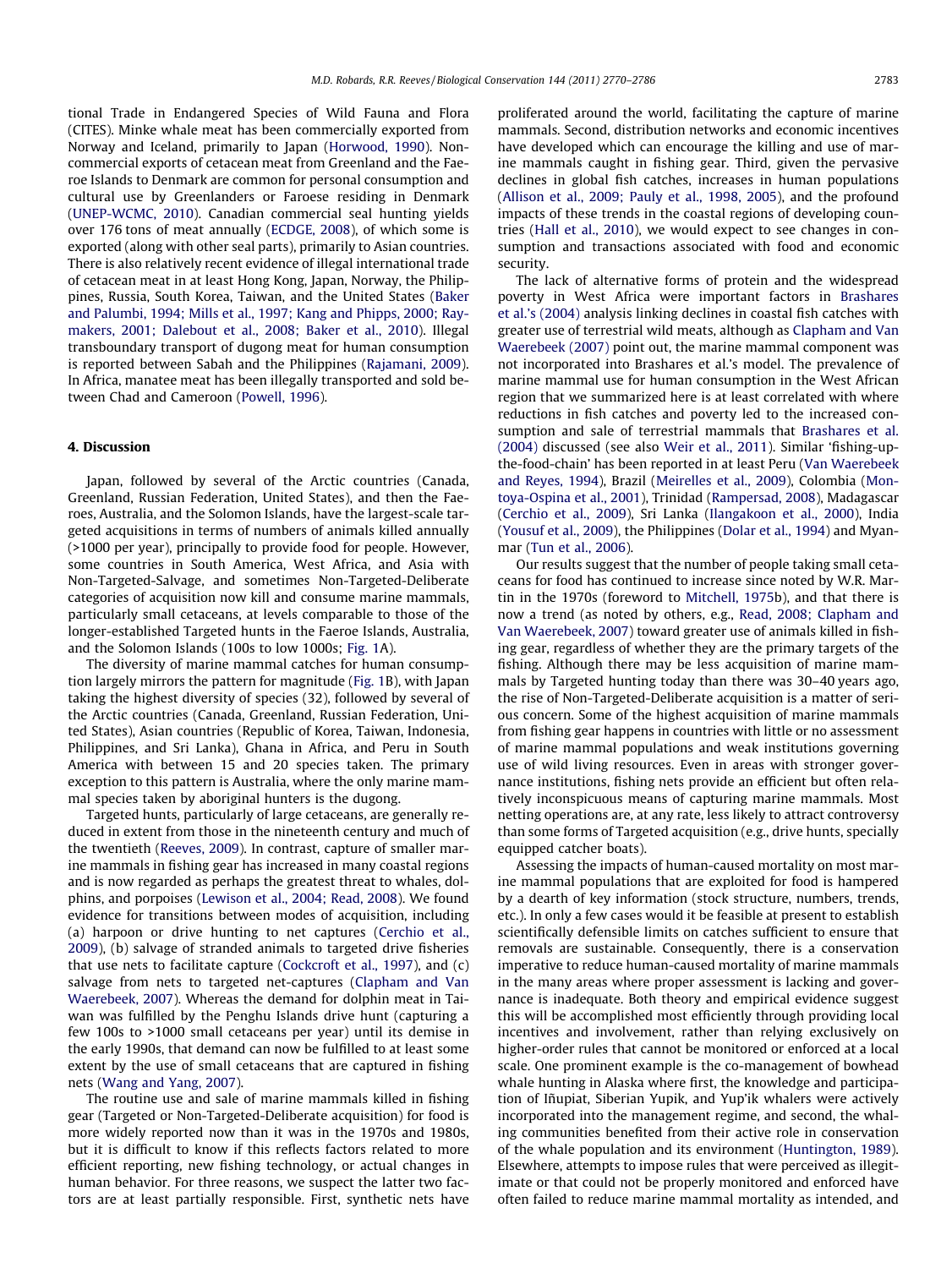<span id="page-14-0"></span>in some cases made the situation worse (e.g., Peru – [Mangel et al.,](#page-15-0) [2010\)](#page-15-0).

Encouraging more widespread local stewardship of marine mammals will require attention to both the specific socio-economic context and the multi-level institutional conditions that are most influential in determining whether, and how, long-term conservation can be achieved (as suggested by [Milner-Gulland](#page-15-0) [et al. \(2003\)](#page-15-0) for wild terrestrial food species, and [Robinson](#page-15-0) [\(2011\)](#page-15-0) more generally). Solutions will need to address the motivations of specific groups of people to catch, kill, and exchange marine mammals, and the drivers for consumption of marine mammal products. In regions where hunger and poverty are causing new consumption patterns that result in greater use of marine mammal products, measures imposed from outside to reduce 'bycatch' in fisheries or prevent the deliberate hunting of marine mammals, without somehow addressing the underlying factors of food and economic security, are unlikely to be effective.

#### Acknowledgements

We thank the authors of the literature that informed this study. We are also indebted to the numerous researchers who provided valuable personal communications on current procurement and consumption practices in their regions of work (see Supplementary materials for a full list). Julie Creek (International Whaling Commission) helped us obtain various Scientific Committee documents and reports. The Marine Mammal Commission funded MDR through a National Research Council Fellowship. Koen van Waerebeek, Mark Costello, and several anonymous reviewers provided invaluable critiques of earlier drafts.

#### Appendix A. Supplementary material

Supplementary data associated with this article can be found, in the online version, at [doi:10.1016/j.biocon.2011.07.034](http://dx.doi.org/10.1016/j.biocon.2011.07.034).

#### References

- Abell, R., Thieme, M.L., Revenga, C., Bryer, M., Kottelat, M., Bogutskaya, N., Coad, B., Mandrak, N., Contreras Balderas, S., Bussing, W., Stiassny, M.L.J., Skelton, P., Allen, G.R., Unmack, P., Naseka, A., Ng, R., Sindorf, N., Robertson, J., Armijo, E., Higgins, J.V., Heibel, T.J., Wikramanayake, E., Olson, D., López, H., Reis, R.E., Lundberg, J.G., Sabaj Pé rez, M.H., Petry, P., 2008. Freshwater ecoregions of the world: a new map of biogeographic units for freshwater biodiversity conservation. BioScience 58, 403–414.
- Acebes, J.M.V., 2009. Historical Whaling in the Philippines: Origins of 'indigenous subsistence whaling', Mapping Whaling Grounds and Comparison with Current Known Distribution: A HMAP Asia Project Paper. Working Paper #161. National Library of Australia (October 2009).
- Alfaro-Shigueto, J., Mangel, J.C., Van Waerebeek, K., 2008. Small Cetacean Captures and CPUE Estimates in Artisanal Fisheries Operating from a Port in Northern Peru, 2005–2007. IWC Scientific Committee. SC/60/SM19.
- Alling, A., 1988. A preliminary report of the incidental entrapment of Odontocetes by Sri Lanka's coastal drift net fishery. Journal of the Bombay Natural History Society 85 (3), 538–550.
- Allison, E.H., Perry, A.L., Badjeck, M.-C., Adger, W.N., Brown, K., Conway, D., Hall, A.S., Pilling, G.M., Reynolds, J.D., Andrew, N.L., Dulvy, N.K., 2009. Vulnerability of national economies to the impacts of climate change on fisheries. Fish and Fisheries 10, 173–196.
- Andrews, R.C., 1916. Whale Hunting with Gun and Camera. D. Appleton, New York, NY.
- Andrianarivelo, N., 2001. Essai d'évaluation de l'importance de la pêche aux dauphins dans la région d'Anakao (sud-ouest de Madagascar). Unpublished DEA thesis, Institut Halieutique et des Sciences Marines, Université de Toliara, Madagascar.
- Baker, C.S., 2008. A truer measure of the market: the molecular ecology of fisheries and wildlife trade. Molecular Ecology 17, 3985–3998.
- Baker, C.S., Palumbi, S.R., 1994. Which whales are hunted? A molecular genetic approach to monitoring whales. Science 265, 1538–1539.
- Baker, C.S., Steel, D., Choi, Y., Lee, H., Kim, K.S., Choi, S.K., Ma, Y.-U., Hambleton, C., Psihoyos, L., Brownell, R.L.Jr., Funahashi, N., 2010. Genetic evidence of illegal trade in protected whales links Japan with the US and South Korea. Biology Letters 6 (5), 647–650.
- Barnes, R.H., 1984. Whaling off Lembata: The Effects of a Development Project on An Indonesian Community. Document No. 48. International Work Group for Indigenous Affairs, Copenhagen, Denmark.
- Barnes, R.H., 1996. Sea Hunters of Indonesia: Fishers and Weavers of Lamalera. Oxford University Press, New York.
- Barrett, C.B., Brandon, K., Gibson, C., Gjertsen, H., 2001. Conserving tropical biodiversity amid weak institutions. BioScience 51 (6), 497–502.
- Beasley, I.L., Davidson, P.J.A., 2007. Conservation status of marine mammals in Cambodian waters, including seven new cetacean records of occurrence. Aquatic Mammals 33 (3), 368–379.
- Brashares, J.S., Arcese, P., Sam, M.K., Coppolillo, P.B., Sinclair, A.R.E., Balmford, A., 2004. Bushmeat hunting, wildlife declines, and fish supply in West Africa. Science 306, 1180–1183.
- Brownell, R.L., Jr., Schonewald, C., Reeves, R.R., 1978. Preliminary Report on World Catches of Marine Mammals 1966–1975. Final Report for MMC Contract MM6AC002. NTIS PB-290 713, p. 353.
- Caldwell, D.K., Caldwell, M.C., 1971. Porpoise fisheries in the southern Caribbean present utilizations and future potentials. In: Proceedings of the 23rd Annual Session of the Gulf and Caribbean Fisheries Institute, pp. 195–206.
- Castilho, P.V., 2008. Utilization of cetaceans in shell mounds from the southern coast of Brazil. Quaternary International 180 (1), 107–114.
- Caulfield, R.A., 1997. Greenlanders, Whales, and Whaling: Sustainability and Selfdetermination in the Arctic. University Press of New England, Hanover, New Hampshire.
- Cawthorn, M.W., 1997. Meat Consumption from Stranded Whales and Marine Mammals in New Zealand: Public Health and Other Issues. Conservation Advisory Science Notes: 164. Department of Conservation, Wellington, New Zealand.
- Cerchio, S., Andrianarivelo, N., Razafindrakoto, Y., Mendez, M., Rosenbaum, H.C., 2009. Coastal Dolphin Hunting in the Southwest of Madagascar: Status of Populations, Human Impacts and Conservation Actions. Report to the Scientific Committee of the International Whaling Commission SC/61/SM15.
- Cipriano, F., Palumbi, S.R. 1999. Rapid Genotyping Techniques for Identification of Species and Stock Identity in Fresh, Frozen, Cooked and Canned Whale Products. Report to the Scientific Committee of the International Whaling Commission. SC/51/E13, Cambridge, UK.
- Clapham, P.J., Baker, C.S., 2009. Whaling, modern. In: Perrin, W.F., Würsig, B., Thewissen, J.G.M. (Eds.), Encyclopedia of Marine Mammals, second ed. Academic Press, San Diego, CA, pp. 1239–1243.
- Clapham, P., Van Waerebeek, K., 2007. Bushmeat and bycatch: the sum of the parts. Molecular Ecology 16, 2607–2609.
- Cockcroft, V.G., Vely, M., Rakotonirina, B.P., Young, D.D., Karczmarski, L., 1997. Marine Mammals of Madagascar (and the Comoros Is.) and Their Exploitation. IWC SC/49/SH18.
- Crouch, J., McNiven, I.J., David, B., Rowe, C., Weisler, M., 2007. Berberass: marine resource specialization and environmental change in Torres Strait during the past 4000 years. Archaeology in Oceania 42, 49–64.
- Dalebout, M.L., Robertson, K.M., Chivers, S.J., Samuels, A., 2008. DNA identification and the impact of illegal, unregulated, and unreported (IUU) fishing on rare whales in Micronesia waters. Micronesia 40 (1/2), 139–147.
- Das, H.S., 1996. The vanishing mermaids of Andaman and Nicobar Islands. Sirenews: Newsletter of the IUCN/SSC Sirenia Specialist Group 26, 5–6.
- Dawbin, W.H., 1966. Porpoises and porpoise hunting in Malaita. Australian Natural History 15 (7), 207–211.
- Dayaratne, P., Joseph, L., 1993. A Study of Dolphin Catches in Shri Lanka. Bay of Bengal Programme, Madras, India. BOBP/REP/56.
- Dolar, M.L.L., 1999. A Survey of Cetaceans and Fishery Interactions in the Northwestern Sulu Sea and Malampaya Sound, Philippines. World Wildlife Fund, US, p. 53.
- Dolar, M.L.L., Leatherwood, S.J., Wood, C.J., Alava, M.N.R., Hill, C.L., Aragones, L.V., 1994. Directed fisheries for cetaceans in the Philippines. Report of the International Whaling Commission 44, 439–449.
- Donovan, G.P., 2009. The International Whaling Commission. In: Perrin, W.F., Würsig, B., Thewissen, J.G.M. (Eds.), Encyclopedia of Marine Mammals, second ed. Academic Press, San Diego, CA, pp. 624–628.
- Arctic Human Development Report (AHDR), 2004. Stefansson Arctic Institute, Akureyri, Iceland.
- European Commission Directorate-General Environment (ECDGE), 2008. Assessment of the Potential Impact of a Ban of Products Derived from Seal Species. [<http://ec.europa.eu/environment/biodiversity/animal\\_welfare/seals/](http://ec.europa.eu/environment/biodiversity/animal_welfare/seals/pdf/seals_report.pdf) [pdf/seals\\_report.pdf](http://ec.europa.eu/environment/biodiversity/animal_welfare/seals/pdf/seals_report.pdf)> (accessed 04.04.11).
- Endo, A., Yamao, M., 2007. Policies governing the distribution of by-products from scientific and small-scale coastal whaling in Japan. Marine Policy 31, 169–181.
- Fielding, R., 2007. A comparison of pilot whale drives in Newfoundland and the Faroe Islands. Scottish Geographical Journal 123 (3), 160–172.
- Findlay, K.P., Best, P.B., Ross, G.J.B., Cockcroft, V.G., 1992. The distribution of small odontocete cetaceans off the coasts of South Africa and Namibia. South African Journal of Marine Science 12, 237–270.
- Gurven, M., 2004. To give and to give not: the behavioral ecology of human food transfers. Behavioral and Brain Sciences 27, 543–583.
- Hall, M.A., 1996. On by-catches. Reviews in Fish Biology and Fisheries 6, 319– 352.
- Hall, S.J., Dugan, P., Allison, E.H., Andrew, N.L., 2010. The end of the line: who is most at risk from the crisis in global fisheries? AMBIO 39 (1), 78–80.
- Heide-Jørgensen, M.P., 1990. Small cetaceans in Greenland: hunting and biology. North Atlantic Studies 2 (1–2), 55–58.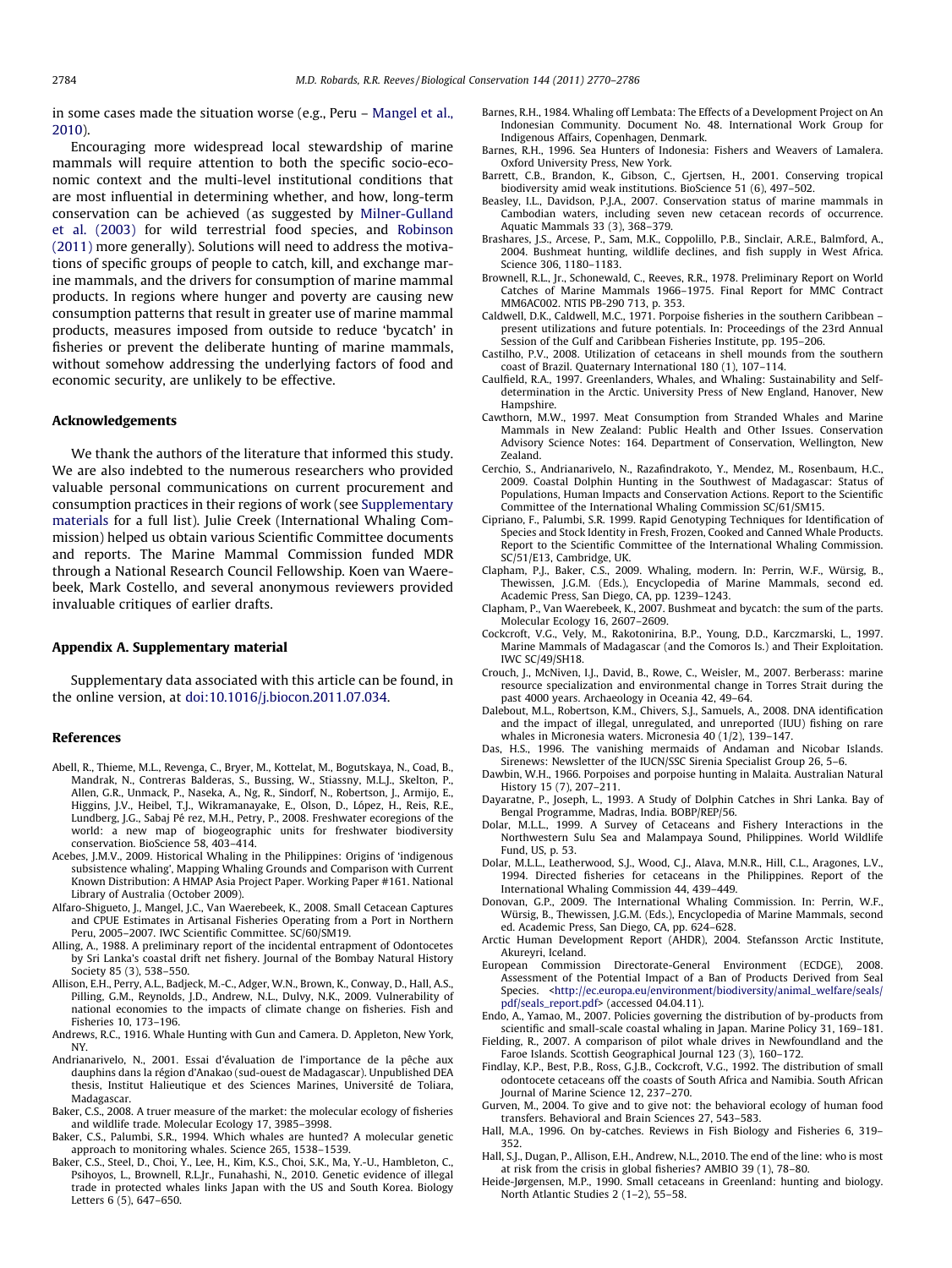- <span id="page-15-0"></span>Hines, E., Parr, L., Tan, U.M.T., Kwan, D., Novak, A., 2008. Interviews about dugongs and community conservation issues in the Myeik Archipelago of Myanmar. Sirenews: Newsletter of the IUCN/SSC Sirenia Specialist Group 49, 10.
- Horwood, J.W., 1990. Biology and Exploitation of the Minke Whale. CRC Press, Boca Raton, Fla.
- Huntington, H.P., 1989. The Alaska Eskimo Whaling Commission: Effective Local Management of a Subsistence Resource. Thesis, Scott Polar Research Institute, University of Cambridge, UK.
- Ilangakoon, A.D., Ratnasooriya, W.D., Miththapala, S., 2000. Species diversity, seasonal variation and capture method of small cetaceans on the west coast of Sri Lanka. Vidyodaya Journal of Science 9, 37–51.
- Ilangakoon, A.D., Sutaria, D., Hines, E., Raghavan, R., 2008. Community interviews on the status of dugong (Dugong dugon) in the Gulf of Mannar (India and Sri Lanka). Marine Mammal Science 24 (3), 704–710.
- Ishihara, A., Yoshii, J., 2000. A Survey of the Commercial Trade in Whale Meat Products in Japan. TRAFFIC East Asia, Hong Kong.
- Jaaman, S.A., Lah-Anyi, Y.U., Pierce, G.J., 2005. Incidental Catches of Marine Mammals in Fisheries in Sabah and Sarawak Waters, East Malaysia. International Council for the Exploration of the Sea CM 2005/X:07.
- Joensen, J.P., 1990. Faroese pilot whaling in the light of social and cultural history. North Atlantic Studies 2 (1–2), 179–184.
- Jousse, H., Obermaier, H., Raimbault, M., Peters, J., 2008. Late Holocene economic specialization through aquatic resource exploitation at Kobadi in the Méma, Mali. International Journal of Osteoarchaeology 18, 549–572.
- Kahn, B., 2004. Solomon Islands Rapid Ecological Assessment Oceanic Cetaceans and Associated Habitats: May–June 2004. Technical Report Prepared for the Solomon Islands Marine Assessment Coordinating Committee by Apex Environmental, Cairns, Australia.
- Kahn, B., 2006. Oceanic cetaceans and associated habitats in the western Solomon Islands. In: Green, A., Lokani, P., Atu, W., Ramohia, P., Thomas, P., Almany, J. (Eds.), Solomon Islands Marine Assessment: Technical Report of Marine Survey – May 13–June 17, 2004. The Nature Conservancy – Pacific Island Countries Report No. 1/06, pp. 445–515.
- Kang, S., Phipps, M., 2000. A Survey of Whale Meat Markets Along South Korea's Coast. TRAFFIC East Asia, Hong Kong.
- Kasuya, T., 2007. Japanese whaling and other cetacean fisheries. Environmental Science and Pollution Research 14 (1), 39–48.
- Lavigne, D.M. (Ed.), 2006. Gaining Ground: In Pursuit of Ecological Sustainability. International Fund for Animal Welfare, Guelph, Ontario.
- Leatherwood, S., Reeves, R.R., 1989. Marine Mammal Research and Conservation in Sri Lanka 1985–1986. UNEP Marine Mammal Technical Report 1[vi], pp. 1– 138.
- Lefebvre, L.W., Marmontel, M., Reid, J.P., Rathbun, G.B., Doming, D.P., 2001. Status and biogeography of the West Indian manatee. In: Woods, C.A., Sergole, F.E. (Eds.), Biogeography of the West Indies: Patterns and Perspectives. CRC Press, Boca Raton, FL, pp. 425–474.
- Lewison, R.L., Crowder, L.B., Read, A.J., Freeman, S.A., 2004. Understanding impacts of fisheries bycatch on marine megafauna. Trends in Ecology and Evolution 19, 598–604.
- Litovka, D.I., 2008. Monitoring and social-economic investigation of the role of gray whale harvest in Chukotka (Eastern Russia), 2003–2007. Marine Mammals of the Holarctic 326, 330.
- Lukoschek, V., Funahashi, N., Lavery, S., Dalebout, M.L., Cipriano, F., Baker, C.S., 2009. High proportion of protected minke whales sold on Japanese markets due to illegal, unreported or unregulated exploitation. Animal Conservation 12 (5), 385–395.
- Maigret, J., 1994. Marine mammals and fisheries along the West African coast. In: Perrin, W.F., Donovan, G.P., Barlow, J. (Eds.) Gillnets and Cetaceans. Report of the International Whaling Commission. Special Issue 15, Cambridge, England, pp. 307–316.
- Mangel, J.C., Alfaro-Shigueto, J., Van Waerebeek, K., Cáceres, C., Bearhop, S., Witt, M.J., Godley, B.J., 2010. Small cetacean captures in Peruvian artisanal fisheries: high despite protective legislation. Biological Conservation 143, 136–143.
- Marsh, H., Penrose, H., Eros, C., Hugues, J., 2002. Dugong: Status Report and Action Plans for Countries and Territories. UNEP/DEWA/RS.02-1.
- McCartney, A.P. (Ed.), 1979. Archaeological Whale Bone: A Northern Resource. University of Arkansas, Fayetteville.
- Meirelles, A.C.O., Monteiro-Neto, C., Martins, A.M.A., Costa, A.F., Barros, H.M.D.R., Alves, M.D.O., 2009. Cetacean strandings on the coast of Ceará, north-eastern Brazil (1992–2005). Journal of the Marine Biological Association of the United Kingdom (Online).
- Mills, J., Ishihara, A., Sakaguchi, I., Kang, S., Parry-Jones, R., Phipps, M., 1997. Whale Meat Trade in East Asia: A Review of the Markets in 1997. TRAFFIC International, Cambridge, UK.
- Milner-Gulland, E.J., Bennett, E.L., SCB, 2003. SCB 2002 annual meeting Wild Meat Group 2003. Wild meat: the bigger picture. Trends in Ecology and Evolution 18 (7), 351–357.
- Mitchell, E., 1975a. Porpoise, Dolphin and Small Whale Fisheries of the World: Status and Problems. IUCN Monograph No. 3.
- Mitchell, E., 1975b. Review of biology and fisheries for smaller cetaceans. Journal of the Fisheries Research Board of Canada 32 (7), 875–1242.
- Montoya-Ospina, R.A., Caicedo-Herrera, D., Millán-Sánchez, S.L., Mignucci-Giannoni, A.A., Lefebvre, L.W., 2001. Status and distribution of the West Indian manatee, Trichechus manatus manatus, in Columbia. Biological Conservation 102, 117–129.
- Mous, P.J., DeVantier, L.M., 2001. Report on a Rapid Ecological Assessment of the Sangihe-Talaud Islands, North Sulawesi, Indonesia, April 24 - May 24, 2001. The Nature Conservancy, Coastal and Marine Program. 396 p.
- Muir, C.E., Sallema, A., Abdallah, O., De Luca, D.W., Davenport, T.R.B., 2003. The Dugong (Dugong dugon) in Tanzania: A National Assessment of Status, Distribution and Threat. Wildlife Conservation Society, p. 31.
- North Atlantic Marine Mammal Commission (NAMMCO), 2009. Annual Report, Tromsø, Norway.
- Nasi, R., Brown, D., Wilkie, D., Bennett, E., Tutin, C., van Tol, G., Christophersen, T., 2008. Conservation and Use of Wildlife-Based Resources: The Bushmeat Crisis. Secretariat of the Convention on Biological Diversity, Montreal, and Center for International Forestry Research, Bogor.
- Ostrom, E., Burger, J., Field, C.B., Norgaard, R.B., Policansky, D., 1999. Revisiting the commons: local lessons, global challenges. Science 284, 278–282.
- Pauly, D., Christensen, V., Dalsgaard, J., Froese, R., Torres, F.C.Jr., 1998. Fishing down marine food webs. Science 279, 860–863.
- Pauly, D., Watson, R., Alder, J., 2005. Global trends in world fisheries: impacts on marine ecosystems and food security. Philosophical Transactions of the Royal Society 360, 5–12.
- Perrin, W.F., Reeves, R.R., Dolar, M.L., Jefferson, T.A., Marsh, H., Wang, J.Y., Estacion, J., 2005. Report of the Second Workshop on the Biology and Conservation of Small Cetaceans and Dugongs of South-East Asia. CMS Technical Series Publication No. 9, p. 161.
- Piana, E.L., 2005. Cetaceans and human beings at the uttermost part of America: A lasting relationship in Tierra Del Fuego. In: Monks, G.G. (Ed.), The Exploitation and Cultural Importance of Sea Mammals. Oxbow Books, Oxford, pp. 121–137.
- Powell, J.A., 1996. The Distribution and Biology of the West African Manatee (Trichechus senegalensis, Link, 1795). United Nations Environmental Program, Regional Seas Program, Oceans and Coastal Areas, Nairobi, Kenya, p. 68.
- Price, W.S., 1985. Whaling in the Caribbean: historical perspective and update. Reports of the International Whaling Commission 35, 413–420.
- Quintana-Rizzo, E., Reynolds, J.E., III, 2007. Draft Regional Management Plan for the West Indian Manatee (Trichechus manatus). Caribbean Environment Programme. United Nations Environment Programme. CEP Technical Report.
- Rajamani, L., 2009. The Conservation Biology of the Dugong (Dugong dugon) and Its Seagrass Habitat in Sabah, Malaysia: A Basis for Conservation Planning. PhD Thesis, Borneo Marine Research Institute, Universiti Malaysia Sabah.
- Rampersad, A., 2008. Fish not Biting. Trinidad and Tobago. Trinidad and Tobago's Newsday 2/9/2008.
- Raymakers, C., 2001. Monitoring Progress in Norway's Development of a DNA Register as Part of Its Domestic Management System for Whale Meat, Investigating Local Whale Meat Trade, and Investigating Reports of Illegal Trade in Blubber. TRAFFIC Europe.
- Read, A.J., 2008. The looming crisis: interactions between marine mammals and fisheries. Journal of Mammalogy 89 (3), 541–548.
- Reeves, R.R., 2002. The origins and character of 'aboriginal subsistence' whaling: a global review. Mammal Review 32 (2), 71–106.
- Reeves, R.R., 2009. Hunting of marine mammals. In: Perrin, W.F., Würsig, B., Thewissen, J.G.M. (Eds.), Encyclopedia of Marine Mammals, second ed. Academic Press, San Diego, CA, pp. 585–588 .
- Roberts, B., 1939. Whale oil and other products of the whaling industry. Polar Record 3, 80–86.
- Robinson, J.G., 2011. Ethical pluralism, pragmatism, and sustainability in conservation practice. Biological Conservation 144, 958–965.
- Rosas, F.C.W., 1994. Biology, conservation and status of the Amazonian manatee Trichechus inunguis. Mammal Review 24 (2), 49–59.
- Schipper, J., Chanson, J., Chiozza, F., Cox, N., Hoffmann, M., Katariya, V., Lamoreux, J., Rodrigues, A., Stuart, S.N., Temple, H.J., Baillie, J.E.M., Boitani, L., Lacher, T.E., Mittermeier, R.A., Smith, A.T., Absolon, D., Aguiar, J.M., Amori, G., Bakkour, N., Baldi, R., Berridge, R.J., Bielby, J., Black, P.A., Blanc, J.J., Brooks, T.M., Burton, J.A.<br>Butynski, T.M., Catullo, G., Chapman, R., Cokeliss, Z., Collen, B., Conroy, J., Cooke J.G., da Fonseca, G.A., Derocher, A.E., Dublin, H.T., Duckworth, J.W., Emmons, L., Emslie, R.H., Festa-Bianchet, M., Foster, M., Foster, S., Garshelis, D.L., Gates, C., Gimenez-Dixon, M., Gonzalez, S., Gonzalez-Maya, J.F., Good, T.C., Hammerson, G., Hammond, P.S., Happold, D., Happold, M., Hare, J., Harris, R.B., Hawkins, C.E., Haywood, M., Heaney, L.R., Hedges, S., Helgen, K.M., Hilton-Taylor, C., Hussain, S.A., Ishii, N., Jefferson, T.A., Jenkins, R.K., Johnston, C.H., Keith, M., Kingdon, J., Knox, D.H., Kovacs, K.M., Langhammer, P., Leus, K., Lewison, R., Lichtenstein, G., Lowry, L.F., Macavoy, Z., Mace, G.M., Mallon, D.P., Masi, M., McKnight, M.W., Medelln, R.A., Medici, P., Mills, G., Moehlman, P.D., Molur, S., Mora, A., Nowell, K., Oates, J.F., Olech, W., Oliver, W.R., Oprea, M., Patterson, B.D., Perrin, W.F., Polidoro, B.A., Pollock, C., Powel, A., Protas, Y., Racey, P., Ragle, J., Ramani, P., Rathbun, G., Reeves, R.R., Reilly, S.B., Reynolds, J.E., Rondinini, C., Rosell-Ambal, R.G., Rulli, M., Rylands, A.B., Savini, S., Schank, C.J., Sechrest, W., Self-Sullivan, C., Shoemaker, A., Sillero-Zubiri, C., De Silva, N., Smith, D.E., Srinivasulu, C., Stephenson, P.J., van Strien, N., Talukdar, B.K., Taylor, B.L., Timmins, R., Tirira, D.G., Tognelli, M.F., Tsytsulina, K., Veiga, L.M., Vie, J.C., Williamson, E.A., Wyatt, S.A., Xie, Y., Young, B.E., 2008. The status of the World's land and marine mammals: diversity, threat, and knowledge. Science 322, 225– 230.
- Sepez, J., 2008. Historical ecology of Makah subsistence foraging patterns. Journal of Ethnobiology 28 (1), 110–133.
- Shoemaker, N., 2005. Whale meat in American history. Environmental History 10, 269–294.